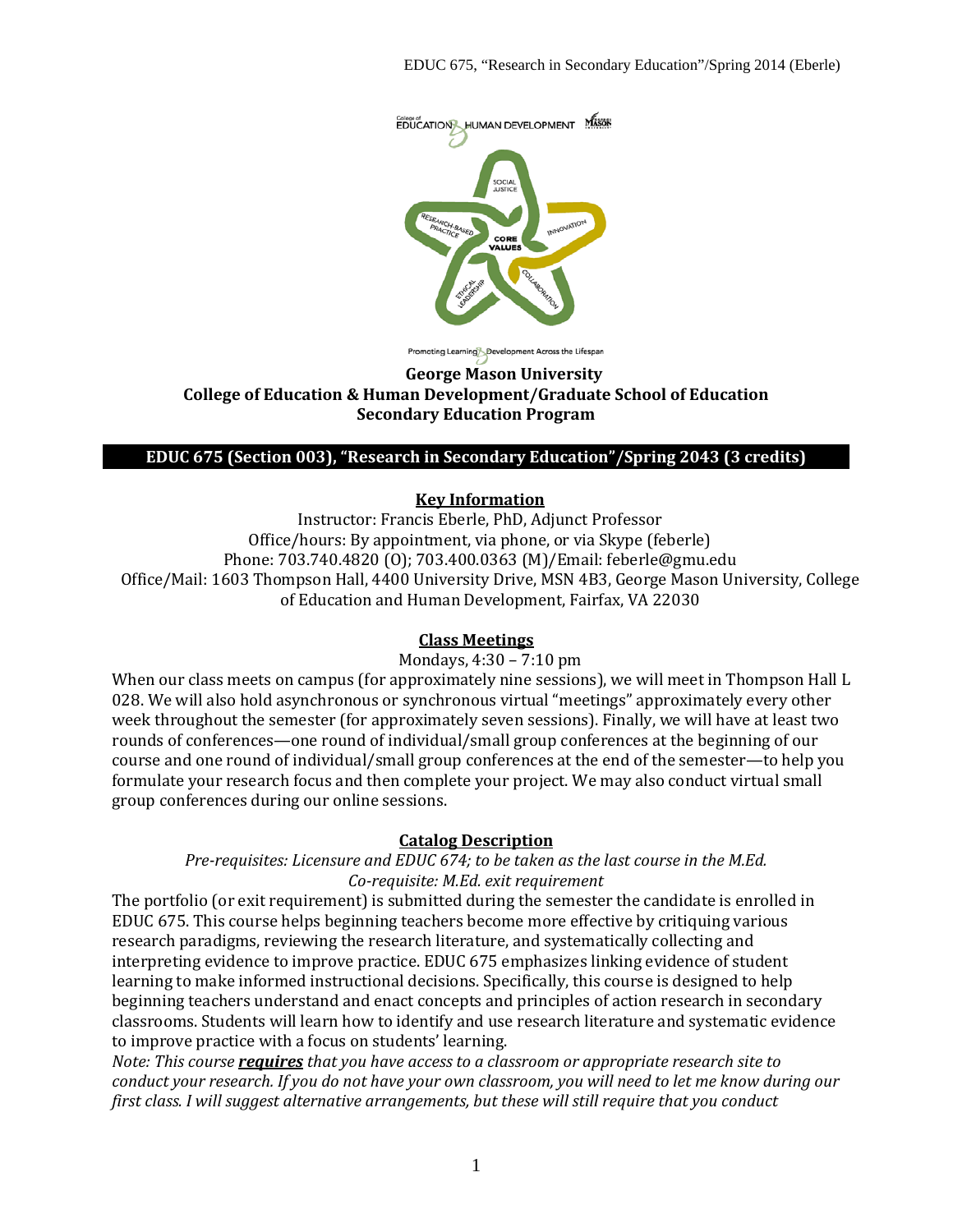*research in a classroom setting on a teaching strategy.*

### **Relationships to Professional Standards**

By the end of this course students will demonstrate an understanding and application of subject area standards aligned with the National Content Standards and identified by their Specialized Professional Association (SPA):

- Social studies teachers: National Council for the Social Studies, http://www.ncss.org/
- English teachers: National Council of Teachers of English, http://www.ncte.org/
- Math teachers: National Council of Teachers of Mathematics, http://www.nctm.org/
- Science teachers: National Science Teachers Association, http://www.nsta.org/

Students should also have an understanding of and be able to apply the teaching and learning standards as outlined by the Interstate New Teacher Assistance and Support Consortium (INTASC):

• www.ccsso.org/Documents/2011/InTASC\_Model\_Core\_Teaching\_Standards\_2011.pdf Finally, students should be aware of the skills framework of the Partnership for 21st Century Skills and the professional guidelines offered by the National Board for Teaching Standards:

- www.p21.org/overview/skills-framework
- http://www.nbpts.org/the\_standards/the\_five\_core\_propositio

### **CEHD Core Values Commitment**

The College of Education & Human Development is committed to collaboration, ethical leadership, innovation, research-based practice, and social justice. Students are expected to adhere to these principles. This course supports these values by providing students with learning experiences that necessitate collaboration; providing students opportunities to reflect on their teaching and leadership roles in classroom and school contexts; calling on students to develop and participate in innovative research-based practice; and requiring students to reflect on their pedagogies in light of social justice issues. These Core Values are aligned with course outcomes as described below. See **<http://cehd.gmu.edu/values/>** for more information.

### **Course Outcomes and Objectives**

This course is designed to enable students to:

- 1) demonstrate an understanding of the process and components used in action research by conducting and assessing a chosen scholarly inquiry situated in their classroom and impact on students' learning (research-based practice; innovation)
- 2) prepare a research proposal which makes explicit links between theory and practice (research-based practice)
- 3) examine ethical considerations when conducting action research (research-based practice; social justice)
- 4) conduct action research which includes: research question(s), research proposal; review of related literature; methods; data collection/analysis; findings; discussion of impact on students, teachers, and the education field (research-based practice)
- 5) participate in critical and collaborative inquiries to gain multiple perspectives in interpreting research and for validation and peer review of research (collaboration; ethical leadership)
- 6) demonstrate integration of national and state standards for content and pedagogy as related to their research question(s) by reflecting on their own teaching practice and its impact on students' learning (SPA standards respective to students' discipline)
- 7) demonstrate skills in the application of technology and use of resources in action research (innovation)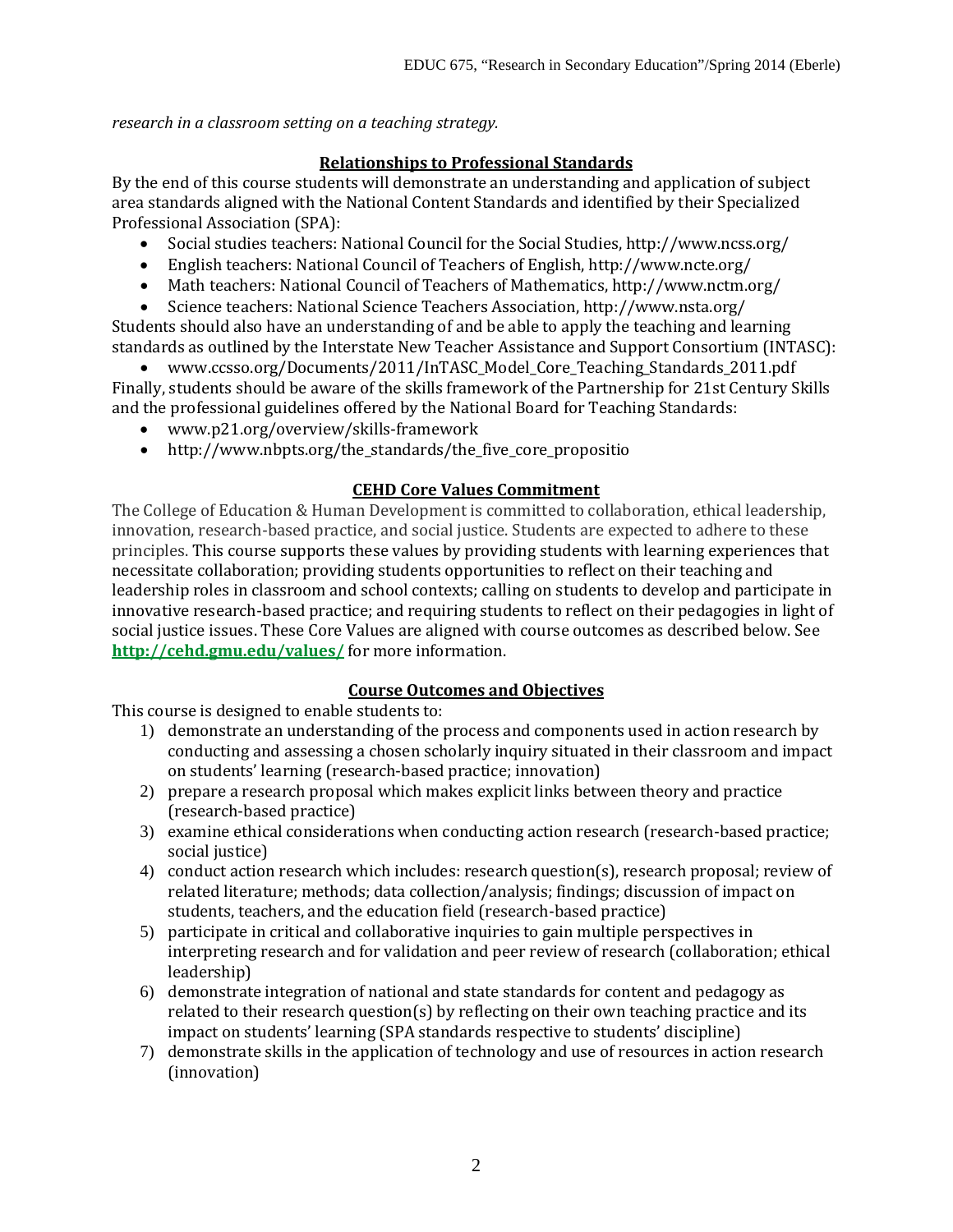Students will achieve these outcomes through the following objectives:

- 1) Prepare a research proposal that includes the research context, a problem statement, a research question and outcomes, and a data collection plan which makes explicit links between theory and practice. Students will brainstorm (in whole class and small group settings), give peer feedback online, self-reflect, and post a viable plan to conduct a research study in the classroom. Students will access resources and references, and conduct a review of the literature online. The proposal will be judged on its viability and level of practical application, given the time constraints of the semester.
- 2) Conduct an action research project in a local school or classroom. Students will prepare all data collection instruments to conduct the study. Prior to implementation, data collection instruments will be peer and instructor reviewed in online and/or face-to-face discussion forums. Students will be assigned to research teams that will troubleshoot and provide support as data is collected. Results will be shared and students will provide feedback to each other on the presentation and interpretation of data.
- 3) Review professional strengths and weaknesses of the action research process through peer review and self-assessment. Students will participate in weekly online and/or face-to-face discussions of their progress throughout the research process.
- 4) Write an action research report (using APA format) that includes the context for the study, research question(s) and outcomes, a review of related literature, methodology, data collection/analysis, implications, limitations, and an action plan. Students will review example research reports from prior semesters. Students will post drafts of their complete report and its sections on Blackboard for peer and instructor review and feedback using the rubric used to assess the report. Students will present a summary of their report to their peers in brief in-class presentations and a poster session format at the end of the semester.
- 5) Work in small groups to identify one authentic, alternative, preferably contemporary media-based method through which they will share the results of their action research findings. Each group will design and enact a presentation that moves the public understanding of group members' studies along. Groups might choose to create a collective presentation on group members' projects you might highlight one group member's project and findings. Groups might highlight the very importance of action research or summarize the findings of group members' efforts.

# **Course Delivery**

The primary purpose of this course is for you to learn how to conduct action research and apply it in your classroom in order to improve your teaching and your students' learning. Throughout the course, you will complete activities that you will later be able to insert—some almost verbatim into your final action research report. This course is approximately 50% face-to-face and 50% online and is considered a hybrid course. This course is student-centered and will be conducted using a project-based approach. Your research questions and methodology will be the focus of the course and will drive readings, classroom discussions, peer review activities, reflections, and the action research project that you complete. The purpose of the class discussions and peer review sessions will be to support completion of our action research projects and provide opportunities for us to learn about and analyze methods and techniques of action research. You will have the opportunity to construct knowledge and critically reflect on the research process as you complete the action research proposal and report, and then prepare your "Action Research Impact Presentation" for graduation.

The course will be delivered through a variety of online, face-to-face, and individualized instructional approaches. Online sessions will be conducted in both synchronous and asynchronous formats, but you will be expected to post your own reflections and assignments and respond to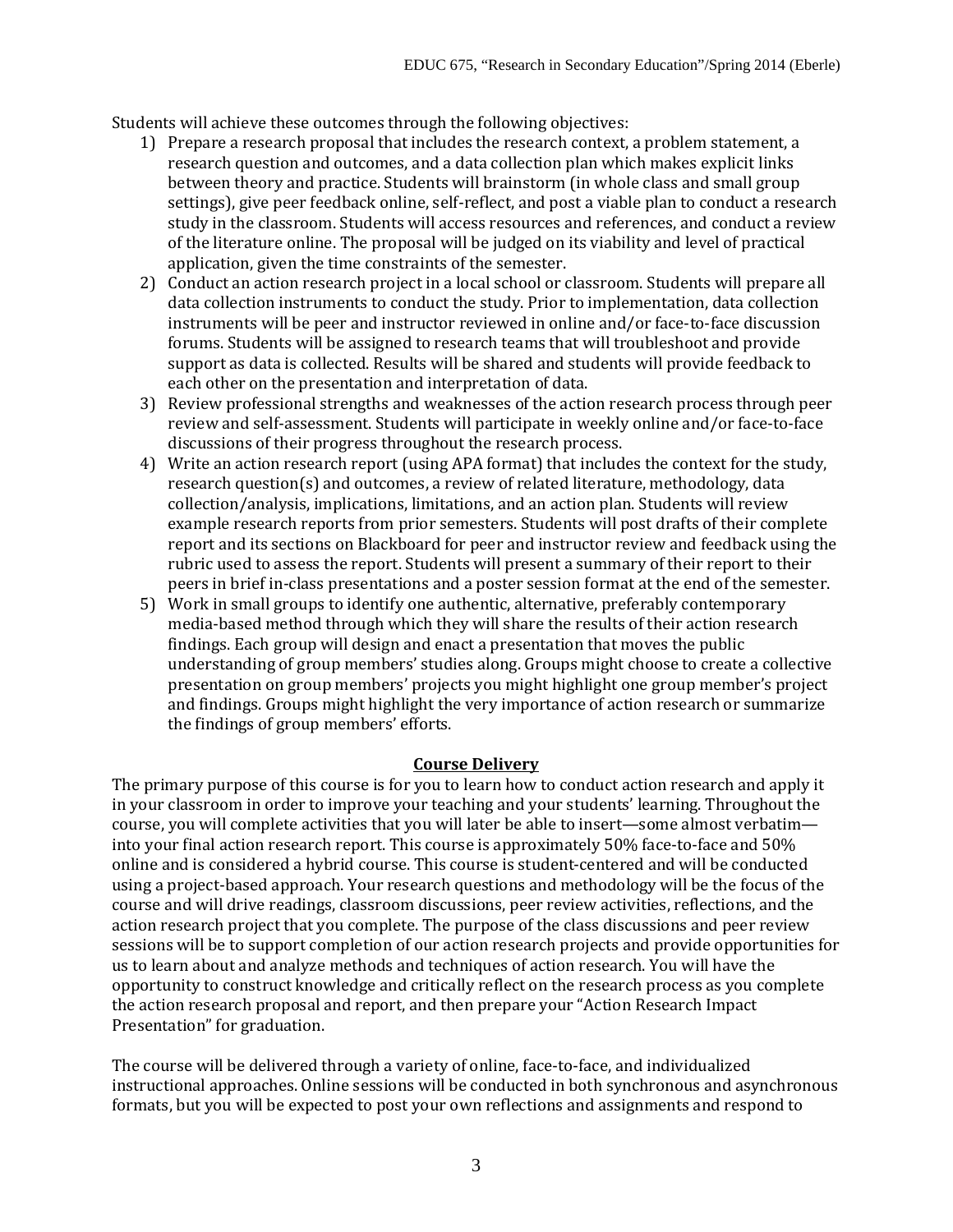peers' and instructors' postings and feedback by the end of each designated class week (midnight US eastern standard time each Sunday). During class meetings there will be large group, small group, and individual activities. Online classes are considered regular instructional time and the assignments given during that time are the equivalent those from an in-class session. The online classes involve research, use of professional web sites, synchronous and asynchronous discussions (during specified timeframes), peer review, email with the instructor and classmates, readings, writing reflections, and other assignments. GMU's BlackBoard course framework will be used regularly throughout the course. Your GMU email address is required for communication with the course instructor and must be active by the first week of class. Please inform me of any accessibility problems the first day of class.

Participants conduct independent research, as well as communicate with each other and the instructor via electronic media. In general, we will engage in four activities during our time together:

- 1. Mini-lectures, activities, and discussions related to research methods led by both the instructor and course participants and supported by the course text and other selected readings
- 2. Discussions of the week's readings led by the instructor and course participants
- 3. Research and critical friends and Action Research Impact group meetings in which students concentrate on selected readings, provide feedback and support for each others' writing and research processes, and share how they have presented their research efforts to authentic audiences
- 4. Individual, small group, and whole group meetings to discuss research efforts

Please note that because you can learn from each other, and because teaching is often a collaborative effort, you will frequently work in groups. This will give you a chance to share ideas, be exposed to a range of perspectives and experiences, and support each other as you continue to develop your teaching and researching skills.

### **Course Overview**

Teachers are often encouraged to implement "research-based" practices, required to attend workshops where research findings are presented, provided with lists of books that synthesize research, and asked to suggest changes in practice based on the implications of research. Although these practices have their usefulness, the assumption implicit in much of the discourse surrounding educational research is that teachers are *consumers* and/or *objects* of research, rather than *producers* of research. The past two decades have seen a growing movement to upend those assumptions through an emphasis on the importance of action research. Thus, the research and theory we will read and the methodologies with which we will engage are those associated with "action research" (i.e., research conducted by teachers for professional purposes). Action research positions teachers as *producers* of knowledge—professionals who can learn about and improve their practice by studying important questions that grows from their own knowledge, experiences and observations.

This class is designed to support you in using and building on the ideas and content you have encountered in your previous coursework. Most importantly, the course assists you as you consider ways to better support children and youth. In other words, your current and future students are at the center of our work. Toward these ends, the course requires you to conceptualize, design, and begin to implement an original research project in your school/classroom. Only if we attempt to live these action research (also called "teacher research" and "practitioner research") processes in this course will you be able to use them eventually in your own teaching practices. Thus, for every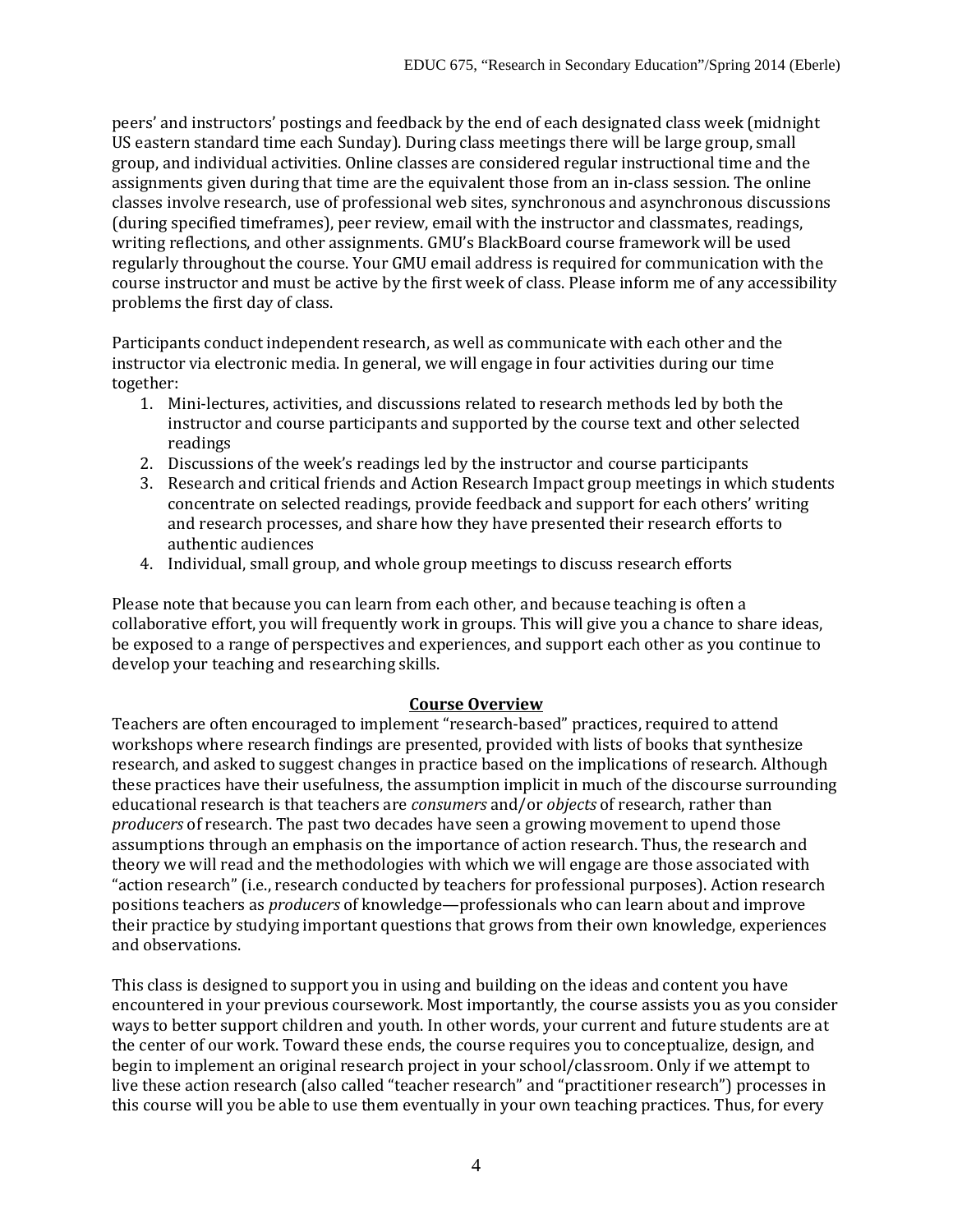activity in this course, you must act and study with multiple lenses—as a student, teacher, and advocate. Although the work required to achieve these goals is intensive, the course is designed to provide you with much support. You will need to hit the ground running, starting your research project early, and working on it steadily. Through our readings, we will explore research methodologies, analyses of the history and impact of action research, and the efforts of other action researchers. Our readings and discussions will help you develop your own rationale and "road map" for your inquiry project. We will dig into readings together, write often and share our writing with one another, and support each other in our research goals.

#### **Instructor Introduction and Theoretical Framework**

I believe that the best teachers know themselves as professionals in the broadest sense; knowledge, skills and character. I will ask you also to express yourselves as professionals in a variety of ways, including text, photography, anthropology, interpersonal, visual and as community constituent. I will expect you to be your best, brightest, most thoughtful and most creative selves (while having some fun too). I intend that this course will be one that you remember, and that you will care passionately about the work we do. I will have uncompromising professional standards for your behavior, participation, and openness. At the same time, I will do everything possible to ensure that you meet these standards. My hope is that we will experience much intellectual collaboration, engaging discussion, professional camaraderie and laughter. I encourage you to take risks, celebrate those risks and those taken by your colleagues.

I approach all educational experiences with the goal of helping students to learn to be active, curious, engaged, creative, and citizens of a just society. It is important for us as educators to approach our teaching with a simultaneously critical and creative perspective: when we assess current teaching practices, we also begin to develop new ones. I bring to this class the perspectives of a veteran teacher, teacher educator and teacher advocate, as well as the points of view from educational politics, scientist and artist. I offer an explicit critique of teaching and learning: as a classroom science teacher with more than fifteen years' experience, an advocate for teachers, critical friend of education, scholar, scientist, exploring technologist, parent of two children, and an advocate for children and youth and schools. Perhaps most importantly to you, I have spent my school, university teaching, and career working in and for K-12 teachers and schools (mostly secondary) with a wide range of children and youth. It is my hope that you will identify and express the experiences that influence your thinking. Taking on the role of an action researcher, it will be important for you to know yourself and the views you "see" the world and in particular your classroom. I am excited about the opportunity to be able to support you in this class as you investigate your classrooms. Finally, much as you as educators and university students must be concerned with your own development and others' assessments of your class efforts, I am committed to my growth as a teacher, teacher educator and person. I will ask for your support in my learning as I assist your inquiry processes and as I consider the prospect of authoring (or coauthoring with you) articles exploring how best to help teachers conduct action research in disciplinary contexts.

During this class, I will ask you to think of the teaching strategies we use in class and that you plan to use as research interventions in your own classroom in three categories, which are framed by an assessment-driven, "backwards" design:

1) "Ways Out": What is the student's "way out" of the text or activity with which you are asking them to engage? That is, what artifacts and demonstrations will the student complete to exhibit her/his comprehension of the key ideas that they are encountering? How will you assess students' knowledge, skills, and attitudes? How will students demonstrate their retention of and relationship to the material?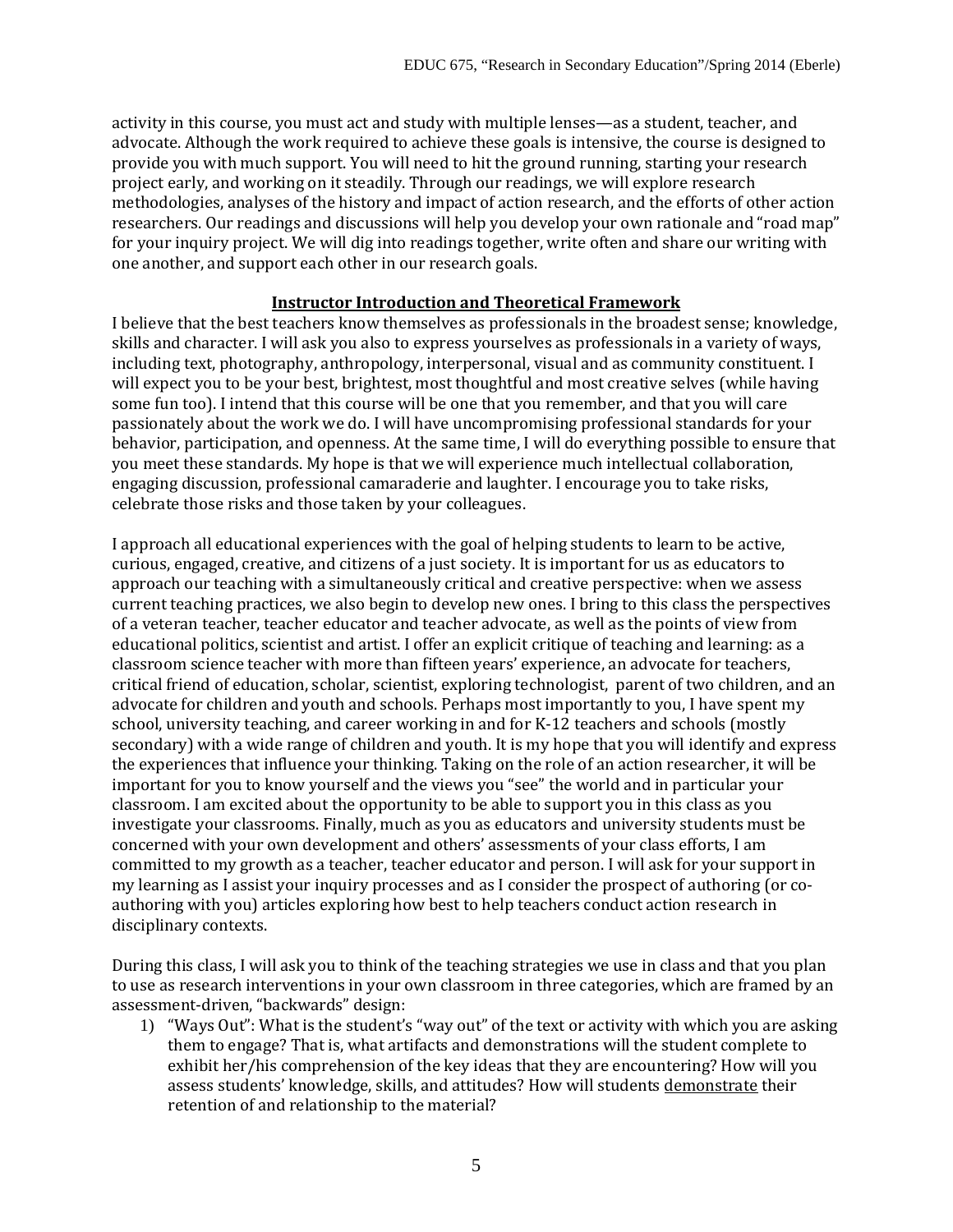- 2) "Ways In": What is the student's "way in" to this text or activity? That is, how are you approaching the student's natural interests in or motivations for this assignment? Think about how you might use the student's existing "literacies" to do this. What specific strategies will you use?
- 3) "Ways Through": What are students' "ways through" this text or activity? That is, what strategies and tools are you giving students to make sense of and understand the sources you are using with this assignment? How will students translate the material into their own terms?

# **GMU/CEHD Policies and Resources for Students**

George Mason University and the College of Education and Human Development expect that all students abide by the following:

All students must abide by the following:

**Professional Dispositions**: Students are expected to exhibit professional behaviors and dispositions at all times.

- Students are expected to exhibit professional behavior and dispositions. See **http://gse.gmu.edu/facultystaffres/profdisp.htm** or **[http://cehd.gmu.edu/assets/](http://cehd.gmu.edu/assets/%20docs/cehd/Dispositions%20for%20a%20Career%20Educator.pdf)  [docs/cehd/Dispositions%20for%20a%20Career%20Educator.pdf](http://cehd.gmu.edu/assets/%20docs/cehd/Dispositions%20for%20a%20Career%20Educator.pdf)** for a listing of these dispositions.
- Students must follow the guidelines of the University Honor Code. See **http://oai.gmu.edu/honor-code** for the full honor code.
- All students must follow the university policy for Responsible Use of Computing. See **[http://universitypolicy.gmu.edu/policies/responsible-use-of-computing/.](http://universitypolicy.gmu.edu/policies/responsible-use-of-computing/)**
- Students with disabilities who seek accommodations in a course must be registered with the Mason Office of Disability Services (ODS) and inform the instructor, in writing, at the beginning of the semester. [See **[http://ods.gmu.edu](http://ods.gmu.edu/)**].
- The George Mason University Counseling and Psychological Services (CAPS) staff consists of professional counseling and clinical psychologists, social workers, and counselors who offer a wide range of services (e.g., individual and group counseling, workshops and outreach programs) to enhance students' personal experience and academic performance [See [http://caps.gmu.edu/\]](http://caps.gmu.edu/).
- Students are responsible for the content of university communications sent to their George Mason University email account and are required to activate their account and check it regularly. All communication from the university, college, school, and program will be sent to students solely through their Mason email account.
- Students must follow the university policy stating that all sound emitting devices shall be turned off during class unless otherwise authorized by the instructor.
- The George Mason University Writing Center staff provides a variety of resources and services (e.g., tutoring, workshops, writing guides, handbooks) intended to support students as they work to construct and share knowledge through writing [See [http://writingcenter.gmu.edu/\]](http://writingcenter.gmu.edu/).
- **For additional information on the College of Education and Human Development, Graduate** School of Education, please visit our website: **<http://gse.gmu.edu/>**.

# *Please note that:*

 "Plagiarism encompasses the following: 1. Presenting as one's own the words, the work, or the opinions of someone else without proper acknowledgment.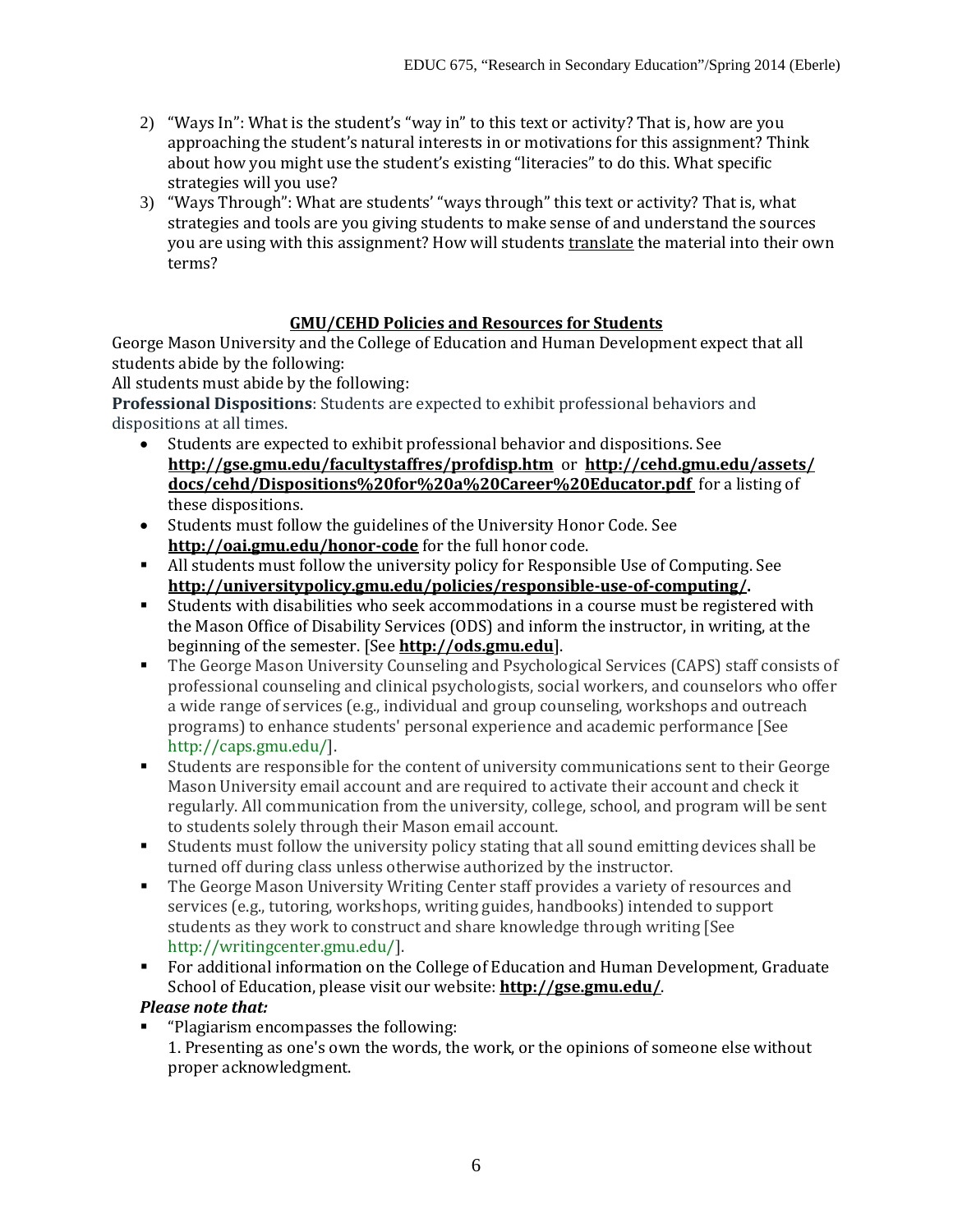2. Borrowing the sequence of ideas, the arrangement of material, or the pattern of thought of someone else without proper acknowledgment." (from Mason Honor Code online at **[http://mason.gmu.edu/~montecin/plagiarism.htm](http://mason.gmu.edu/%7Emontecin/plagiarism.htm)**)

- Paraphrasing involves taking someone else's ideas and putting them in your own words. When you paraphrase, you need to cite the source using APA format.
- When material is copied word for word from a source, it is a direct quotation. You must use quotation marks (or block indent the text) and cite the source.
- Electronic tools (e.g., SafeAssign) may be used to detect plagiarism if necessary.
- Plagiarism and other forms of academic misconduct are treated seriously and may result in disciplinary actions.

# **The GMU Graduate School of Education Professional Dispositions**

Students are expected to exhibit professional behavior and dispositions. See **[gse.gmu.edu](http://gse.gmu.edu/)** for a listing of these dispositions. The Virginia Department of Education and the National Council for Accreditation of Teacher Education promote standards of professional competence and dispositions. Dispositions are values, commitments, and professional ethics that influence behaviors toward students, families, colleagues, and all members of the learning community.

The Graduate School of Education expects students, faculty, and staff to exhibit professional dispositions through a:

# **1. Commitment to the profession**

- Promoting exemplary practice
- Excellence in teaching and learning
- Advancing the profession
- Engagement in partnerships

# **2. Commitment to honoring professional ethical standards**

- Fairness
- Honesty
- Integrity
- Trustworthiness
- Confidentiality<br>• Respect for coll
- Respect for colleagues and students

# **3. Commitment to key elements of professional practice**

- Belief that all individuals have the potential for growth and learning
- Persistence in helping individuals succeed
- High standards
- Safe and supportive learning environments
- Systematic planning
- Intrinsic motivation
- Reciprocal, active learning
- Continuous, integrated assessment
- Critical thinking
- Thoughtful, responsive listening
- Active, supportive interactions
- Technology-supported learning
- Research-based practice<br>• Respect for diverse talen
- Respect for diverse talents, abilities, and perspectives
- Authentic and relevant learning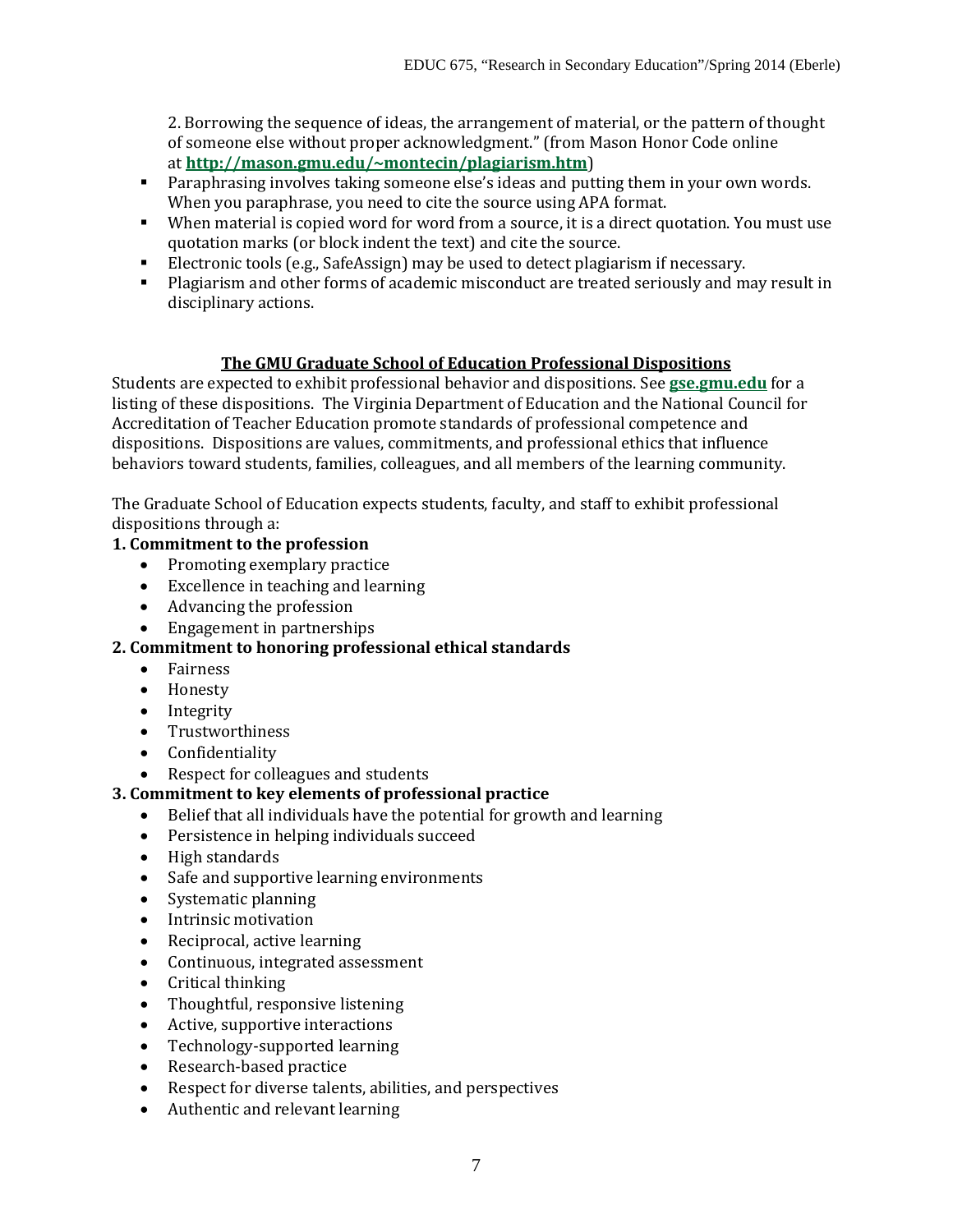### **4. Commitment to being a member of a learning community**

- Professional dialogue
- Self-improvement
- Collective improvement
- Reflective practice
- Responsibility
- Flexibility
- Collaboration
- Continuous, lifelong learning

# **5. Commitment to democratic values and social justice**

- Understanding systemic issues that prevent full participation
- Awareness of practices that sustain unequal treatment or unequal voice
- Advocate for practices that promote equity and access
- Respects the opinion and dignity of others
- Sensitive to community and cultural norms
- Appreciates and integrates multiple perspectives

### **Emergency Notification**

The university utilizes a communication system to reach all students, faculty, and staff with emergency information (e.g., in case of severe weather). You can be sure that you are registered with the Mason Alert system by visiting **[https://alert.gmu.edu](https://alert.gmu.edu/)**. An emergency poster can also be found in each Mason classroom. Information about Mason emergency response plans can be found at **<http://cert.gmu.edu/>**.

### **Human Subjects Research Review Process**

Any research or action research that will be publicly disseminated must have prior approval of the GMU Human Subjects Review Board (HSRB). Inquiry/action research that is used solely for the purpose of studying pedagogical aspects may be conducted without additional permission **but cannot be disseminated**. Detailed information on what is involved in submitting a proposal to the Review Board is available from the following web site: **<http://oria.gmu.edu/>**

### **Required Texts and Materials**

Anderson, L. (2013). *The Inclusion of Team Building Exercises to Encourage Productive Mathematical Discourse*.

Unpublished masters action research project. Note: This paper will be provided electronically.

Blake, M. (2013). *Science and Literacy: The impact of content reading on student learning.*

Unpublished masters action research project. Note: This paper will be provided electronically.

Dasbach, M. (2013). *Flipped Learning: The Impact of a Flipped Classroom Model on Achievement, Motivation, and Satisfaction.*

Unpublished masters action research project. Note: This paper will be provided electronically.

Gibson, S. (2013) *Helping History Come Alive Through Student-Based Learning Projects.* Unpublished masters action research project. Note: This paper will be provided electronically.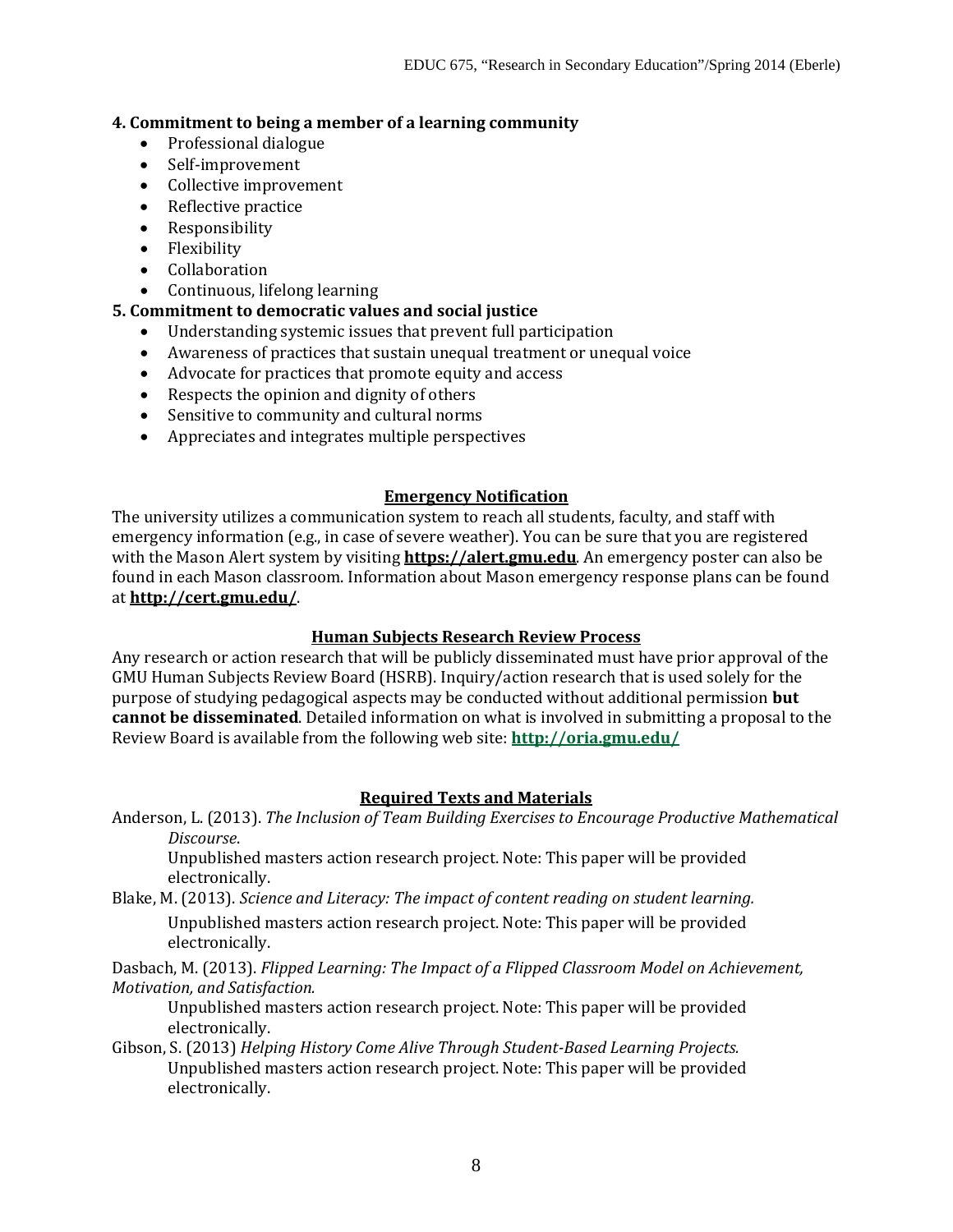Golobic, J. (2012). *Engage with Reading and Writing: Strategies for High School Literacy Students.*  Unpublished masters action research project. Note: This paper will be provided electronically.

Hannon, S. (2012). *Expanding our Literacies: Reading and Writing Strategies in the Classroom.* Unpublished masters action research project. Note: This paper will be provided electronically.

Hegerle, J. (2013). *Changing Desks, Changing Outcomes?*

Unpublished masters action research project. Note: This paper will be provided electronically.

Marnell. J. (2013). *Flipping for Literacy in the History Classroom*.

Unpublished masters action research project. Note: This paper will be provided electronically.

McKew, E. (2013). *Striving For Excellence: The Use of Science Portfolios in a High School Earth Science Class.*

Unpublished masters action research project. Note: This paper will be provided

- Mills, G.E. (2013). *Action research: A guide for the teacher researcher* (5th ed.). Upper Saddle River, NJ: Pearson Education/Merrill Prentice Hall. ISBN: 9780132887762. electronically.
- Taylor, e. (2013). *A Questioning Change in a Procedural Classroom* Unpublished masters action research project. Note: This paper will be provided electronically.
- Scharl, J. (2013). *Making Personal Connections*.

Unpublished masters action research project. Note: This paper will be provided electronically.

Thessin. R. (2013). *Increasing Student Engagement*.

Unpublished masters action research project. Note: This paper will be provided electronically.

Additional readings will be available online and/or in class; we may substitute other teacher research projects for those listed above based on the topics and questions you select to examine, but these will be provided electronically and free-of-charge. You will also need access to a digital camera and a computer (with web, email, and printing privileges).

### **Recommended Texts**

American Psychological Association (2009). *Publication manual (6th Ed.)*. Washington, DC: American Psychological Association.

*Note: APA guidelines are available online at http://owl.english.purdue.edu/owl/resource/560/01/*

### **Resources**

### *Articles and Books*

- Arhar, J., Holly, M. & Kasten, W. (2001). *Action research for teachers: Traveling the yellow brick road*. Upper Saddle River, New Jersey: Merrill Prentice Hall.
- Bell, J. (1993). *Doing your research project: A guide for first-time researchers in education and social science.* Buckingham, England: Open University Press.
- Biancarosa, G. & Snow, C.E. (2004). *Reading next—A vision for action and research in middle and high school literacy: A report from the Carnegie Corporation of New York*. Washington, DC: Alliance for Excellent Education, 12.
- Burnaford, G., Fischer, F. & Hobson, D. (1996). *Teachers doing research: Practical possibilities.* Mahwah, NJ: Lawrence Erlbaum Associates.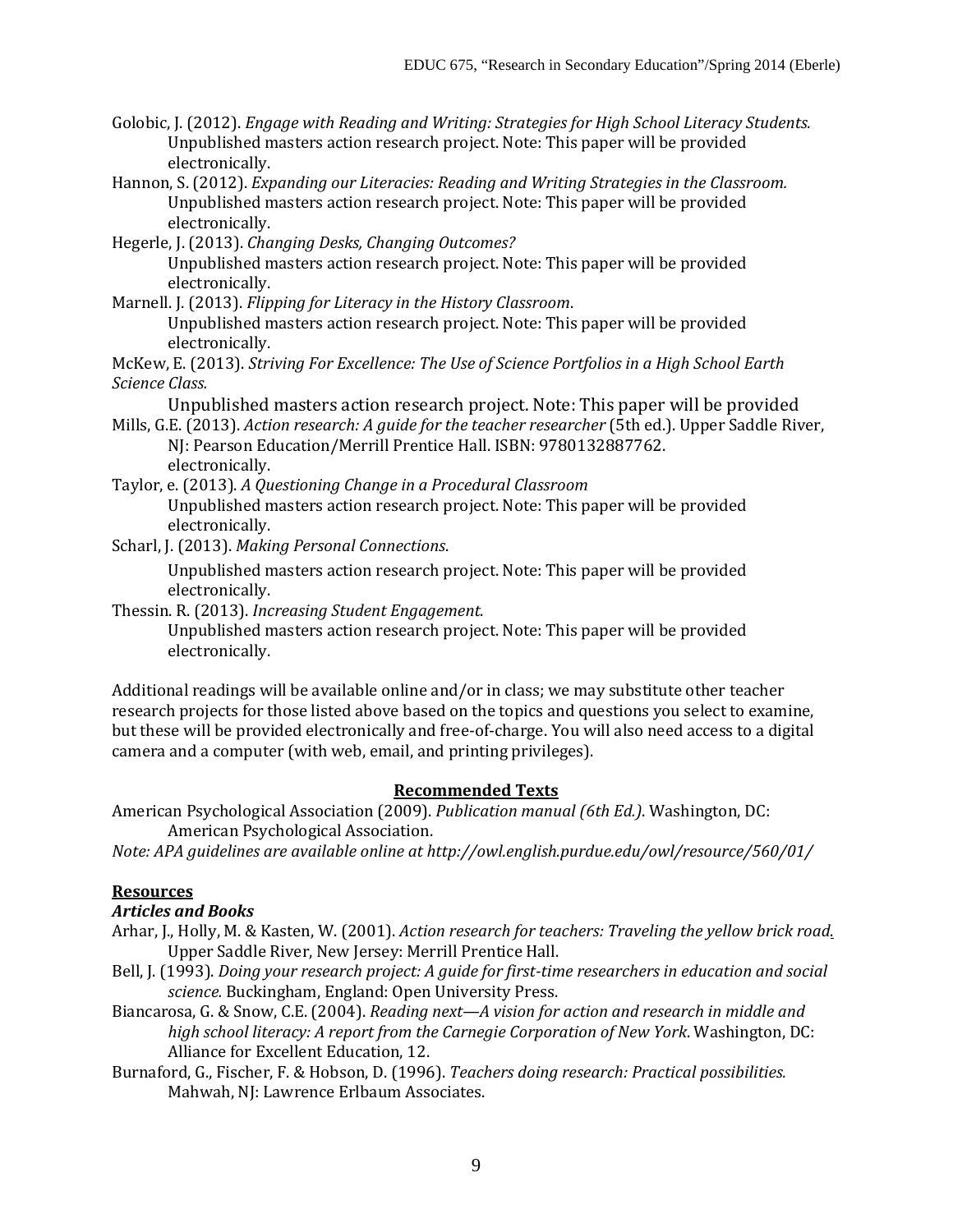- Carlisle, L.R., Jackson, B. & George, A. (2006). Principles of social justice education: The social justice education in schools project. *Equity & Excellence in Education 39,* 55-64.
- Children's Defense Fund. (2008). *The state of America's children yearbook*. Available: [www.childrensdefense.org/ac2001/Acol.ASP](http://www.childrensdefense.org/ac2001/Acol.ASP)**.**
- Chiseri-Strater, E. & Sunstein, B. (2006). *What works? A practical guide for teacher research.*  Heinemann. Note: Intro and sample chapter can be found at http://books.heinemann.com/shared/onlineresources/E00713/chapter9.pdf and ordered online a[t http://books.heinemann.com/products/E00713.aspx](http://books.heinemann.com/products/E00713.aspx)**.**
- Cochran-Smith, M., Lytle, S.L (1999). The teacher research movement: A decade later. *Educational Researcher, 28*(7), 15-25.
- Costa, A. and Kallick, B. (1993). Through the lens of a critical friend. *Educational Leadership, 51*(2), 49-51.
- Cook-Sather, A. (2009). *Learning from the student's perspective*: *A methods sourcebook for effective teaching.* Boulder, CO: Paradigm Publishers.
- Courtland, M.C., & Gambell, T.J. (1994)*. Curriculum Planning in the Language Arts K-12: A Holistic Perspective*. North York, Ontario: Captus Press.
- Duncan-Andrade, J. (2005). Toward teacher development for the urban in urban teaching. *Teaching Education, 15*, 339-350.
- Ewald, W. (2001). *I wanna take me a picture: Teaching photography and writing to children*. Boston: Center for Documentary Studies/Beacon.
- Falk, B. & Blumenreich, M. (2005). *The power of questions: A guide to teacher and student research.*  Portsmouth, NH: Heinemann.
- Freeman, D. (1998). *Doing teacher research: From inquiry to understanding*. Toronto, Canada: Heinle & Heinle Publishers.
- Goodnough, K. (2001). Teacher development through action research. *Action in teacher education, 23*(1), 37-46.
- Greely, K. (2000). *Why fly that way?: Living community and academic achievement.* NY: Teachers College.
- Hanks, R.S. & Ponzetti, J.J. (2004). Family studies and intergenerational studies: Intersections and opportunities. *Journal of Intergenerational Relationships, 2*(3/4), 5-22.
- Herrell, A. & Jordan, M. (2007). *Fifty strategies for training English language learners*. Upper Saddle River, NJ: Pearson/Merrill/Prentice Hall.
- Hopkins, D. (1993). *A teacher's guide to classroom research.* Buckingham, England: Open University Press.
- Hubbard, R. & Power, B. (1999). *Living the questions: A guide for teacher researchers.* NY: Stenhouse Publishers.
- Jones, S. (2006). *Girls, social class, and literacy: What teachers can do to make a difference*. Portsmouth, NH: Heinemann.
- Kagan, D.M. (1993). *Laura and Jim and what they taught me about the gap between educational theory and practice.* NY. State University of New York Press.
- Kosnik, C., Beck, C., Freese, A.R., & Samaras, A.P. (Eds.), (2006). *Making a difference in teacher education through self-study: Studies of personal, professional, and program renewal*. Dordrecht, The Netherlands: Springer.
- Ladson-Billings, G. (2006). From the achievement gap to the education debt: Understanding achievement in US schools. *Educational Research, 35*(7), 3-12.
- Leedy, P.D., and Ormrod, J.E. (2001). *Practical research: Planning and design.* Upper Saddle River, NJ: Merrill.
- Lucas, T. & Villegas, A.M. (2003). *Educating culturally responsive teachers: A coherent approach*. Albany, NY: State University of New York Press.
- Macintyre, C. (2000). *The art of action research in the classroom.* London: David Fulton Publishers.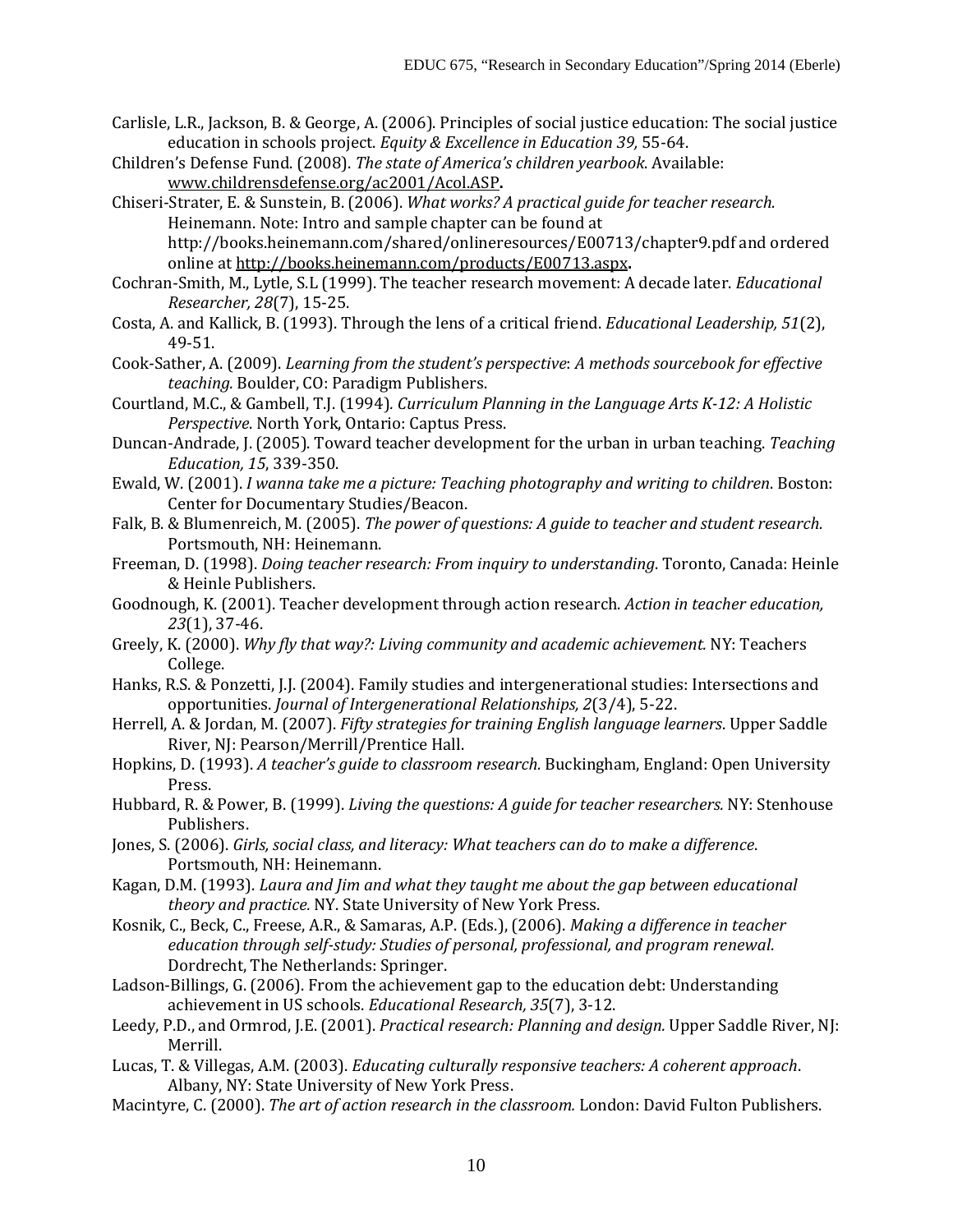- MacLean, M. & Mohr, M. (1999). *Teacher-researchers at work.* Berkeley, CA: National Writing Project.
- Mahiri, J. (Ed). (2004). *What they don't learn in school: Literacy in the lives of urban youth*. New York: Peter Lang.
- Marquez-Zenkov, K. (2007). Through city students' eyes: Urban students' beliefs about school's purposes, supports, and impediments. *Visual Studies, 22*(2), 138-154.
- Marquez-Zenkov, K., & Harmon, J.A. (2007). "Seeing" English in the city: Using photography to understand students' literacy relationships. *English Journal, 96*(6), 24-30.
- Marzano, R., Pickering, D., & Pollock, J. (2004). *Classroom instruction that works: Research-based strategies for increasing student achievement.* Prentice Hall.
- McNiff, J., Lomax, P., & Whitehead, J. (2003). The main features of action research process. In *You and your action research project.* London and NY: RoutledgeFalmer.
- Mertler, C.A. & Charles, C.M. (2011). *Introduction to educational research* (7th ed.). Boston: Pearson/Allyn & Bacon. ISBN: 013701344-2.
- Mitra, D. (2007). Student voice in school reform: From listening to leadership. In D. Thiessen & A. Cook-Sather (Eds.), *International handbook of student experience in elementary and secondary school*. Dordrecht, The Netherlands: Springer Publishers.
- Moje, E.B., & Hinchman, K. (2004). Culturally responsive practices for youth literacy learning. In J. Dole & T. Jetton (Eds.), *Adolescent literacy research and practice* (pp. 331-350). New York: Guilford Press.
- Moje, E.B. (2008). The complex world of adolescent literacy: Myths, motivations, and mysteries. *Harvard Educational Review*, Spring 2008, 107-154.
- Morrell, E. and Duncan-Andrade, J. (2006). Popular culture and critical media pedagogy in secondary literacy classrooms. *International Journal of Learning, 12*, 2005/2006.
- Morrell, E. (2007). *Critical literacy and urban youth: Pedagogies of access, dissent, and liberation*. New York: Routledge.
- Myers, E. & Rust, F. (2003). *Taking action with teacher research*. Heinemann.
- Nieto, S. (2003). *What keeps teachers going?* New York: Teachers College Press.
- Oakes, J. & Lipton, M. (2003). *Teaching to change the world, 2nd ed.* Boston: McGraw Hill.
- Raggl, A. & Schratz, M. (2004). Using visuals to release pupil's voices: Emotional pathways to enhancing thinking and reflecting on learning. In C. Pole (Ed.), *Seeing is believing? Approaches to visual research (Volume 7)*. New York, NY: Elsevier.
- Richardson, L. (1998). Writing: A method of inquiry. In N. Denzin & Y. Lincoln (Eds.). *Strategies of qualitative inquiry* (volume 2). Thousand Oaks: Sage.
- Rodgers, C. (2006). Attending to student voice: The role of descriptive feedback in learning and teaching. *Curriculum Inquiry, 36*(2), 209-237.
- Rogers, R., et al. (2005). Professional development for social transformation: The literacy for social justice research group. *Language Arts, 82*(5), 347-358.
- Sagor, R. (1993). *How to conduct collaborative action research.* Alexandria, VA: Association for Supervision and Curriculum Development.
- Samaras, A. P. (2011). *Self-study teacher research: Improving your practice through collaborative inquiry.* Thousand Oaks, CA: Sage.
- Samaras, A. P., & Freese, A. R. (2006). *Self-study of teaching practices primer.* New York, NY: Peter Lang.
- Samaras, A. P., Freese, A. R., Kosnik, C., & Beck, C. (Eds.) (2008). *Learning communities in practice.*  The Netherlands: Springer Press.
- Seidman, I. (1998). *Interviewing as qualitative research: A guide for researchers in education and the social sciences.* New York: Teachers College Press.
- Singer, Jessica. (2006). *Stirring up justice: Writing and reading to change the world*. Portsmouth, NH: Heinemann. ISBN: 0325007470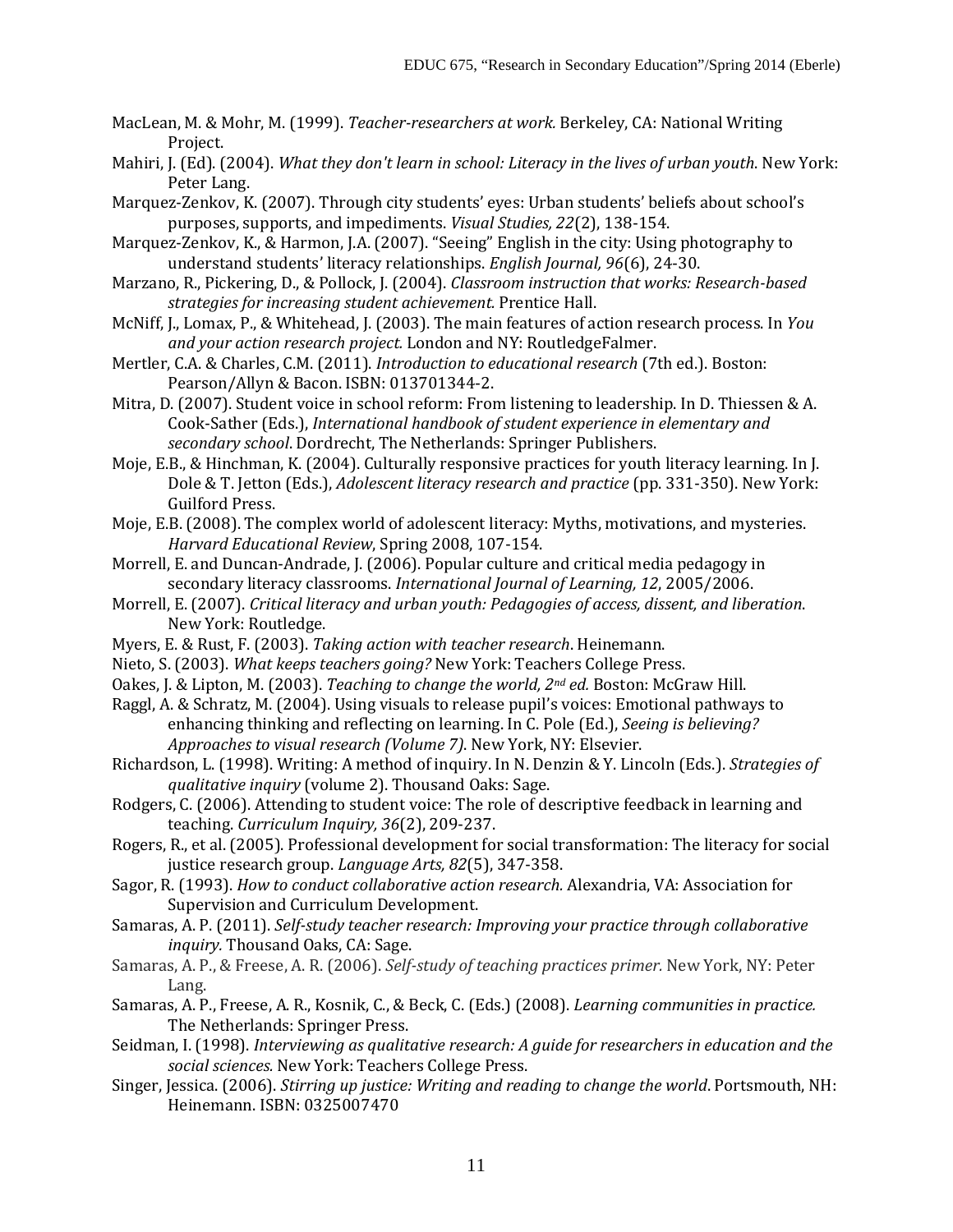- Street, B. (2003). What's "new" in New Literacy Studies? Critical approaches to literacy in theory and practice. *Current Issues in Comparative Education, 5*(2), pp. 1-14.
- Teel, K., & Obidah, J. (Eds.). (2008). *Building racial and cultural competence in the classroom: Strategies from urban educators*. New York: Teachers College Press.
- Temple, C., Ogle, D., Crawford, A., Frepon, P. (2008): *All children read: Teaching for literacy in today's diverse classrooms*. Upper Saddle River, NJ: Pearson/Allyn & Bacon.
- Thomas, R. M. (2005). *Teachers doing research: An introductory guidebook.* Boston: Pearson/Allyn & Bacon.
- Van Horn, L. (2008). *Reading photographs to write with meaning and purpose, grades 4–12*. Newark, DE: International Reading Association.
- Villegas, A. & Lucas, T. (2007). The culturally responsive teacher. *Educational Leadership. 64*(6), 28- 33.
- Whitford, B. L. & Wood, D.R. (2010). *Teachers learning in community: Realities and possibilities*. Albany, NY: SUNY.
- Yonezawa, S., & Jones, M. (2007). Using student voices to inform and evaluate secondary school reform. In D. Thiessen & A. Cook-Sather (Eds.), *International handbook of student experience in elementary and secondary school* (pp. 681-710). The Netherlands: Springer Publishers.
- Zenkov, K., Harmon, J., van Lier, P., & Marquez, M. (2008). Picture this: Seeing diverse city students' ideas about schools' purposes, impediments, and supports. *Multicultural Perspectives*.

# *Qualitative Analysis*

- Bogdan, R. C., & Biklen, S. K. (1992). *Qualitative research for education: An introduction to theory and methods*. Boston, MA: Allyn & Bacon.
- Czaja, R., & Blair, J. (1996). *Designing surveys: A guide to decisions and procedures.* Thousand Oaks, CA: Pine Forge Press.
- Maxwell, J.A. (2005). *Qualitative research design: An interactive approach (2nd Edition).* Thousand Oaks, CA: Sage.
- Miles, M. B., & Huberman, A. M. (1994). *Qualitative data analysis*. Thousand Oaks, CA: Sage.
- Patton, M. Q. (1990). *Qualitative evaluation and research methods (2nd Edition)*. Thousand Oaks, CA: Sage.
- Strauss, A., & Corbin, J. (1990). *Basics of qualitative research: Grounded theory procedures and techniques*. Newbury Park, CA: Sage.

# *Quantitative Analysis and Statistics*

Bartz, A. E. (1999). *Basic statistical concepts (4th ed)*. Upper Saddle River, NJ: Merrill.

- Cronk, B. C. (2002). *How to use SPSS: A step-by-step guide to analysis and interpretation (2nd ed).* Los Angeles, CA: Pyrczak Publishing.
- Jaeger, R. M. (1993). *Statistics: A spectator sport (Second Edition).* Newbury Park, CA: Sage.
- Rovessi, C., & Carroll, D. J. (2002). *Statistics made simple for school leaders.* Lanham, MD: Scarecrow Press.

Salkind, N. (2000). *Statistics for people who think they hate statistics.* Thousand Oaks, CA: Sage.

# *Research and Writing*

Booth, W.C., Colomb, G.G., & Williams, J.M. (1995). *The craft of research*. Chicago, IL: The University of Chicago.

Dahl, K.K. (1992). *Teacher as writer: Entering the professional conversation.* Urbana, IL: NCTE.

# *General Websites*

- George Mason University Library: **<http://library.gmu.edu/>**
- What Kids Can Do: **[www.whatkidscando.org](http://www.whatkidscando.org/)**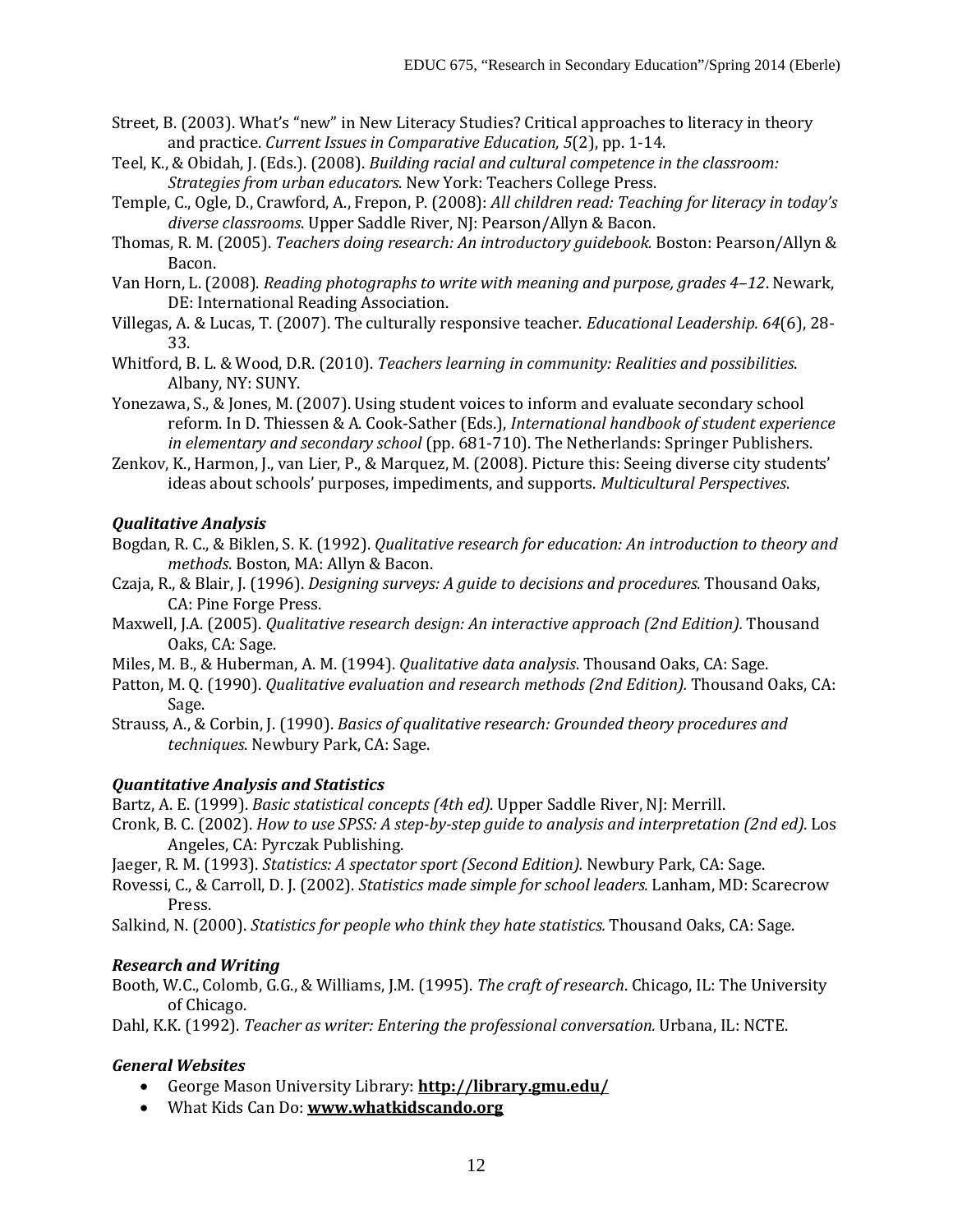- Through Students' Eyes: **[www.throughstudentseyes.org](http://www.throughstudentseyes.org/)**
- International Visual Sociology Association (IVSA): **[www.visualsociology.org](http://www.visualsociology.org/)**

## *Action/Teacher Research/Research Websites*

- [http://gse.gmu.edu/research/tr/tr\\_action/](http://gse.gmu.edu/research/tr/tr_action/) (GMU teacher research site)
- <http://www.accessexcellence.org/LC/TL/AR/> (teacher research site)
- <http://www.standards.dfes.gov.uk/ntrp/> (UK teacher research site)
- <http://www.teacherresearch.net/> (international teacher research site)
- <http://www.gmu.edu/departments/english/composition/wits/research/index.html>
- http://library.gmu.edu/mudge/Dox/basics.html

### *Data Collection Tools*

- Go to Googledocs, then "spreadsheets" to create survey<br>• Survey Monkey: http://www.surveymonkey.com/home
- Survey Monkey: http://www.surveymonkey.com/home.asp

### *National Reports and Test Reporting Centers*

- A Nation at Risk: http://www.ed.gov/pubs/NatAtRisk/risk.html
- The Nation's Report Card/National Assessment of Educational Progress: http://nces.ed.gov/nationsreportcard/
- National Center for Educational Statistics: http://nces.ed.gov/help/sitemap.asp
- TIMSS and PIRLS (The International Math and Science Study and International Literacy Study): http://www.timss.org/
- Best Evidence/School Reform Reports/School Models (Johns Hopkins University): http://www.bestevidence.org/index.htm

# *Virginia State Standards*

- Virginia Department of Education: http://www.pen.k12.va.us/
- State of Virginia, SOL Resources: http://www.pen.k12.va.us/VDOE/Instruction/sol.html
- State of Virginia Standards of Learning Test Information: http://www.pen.k12.va.us/VDOE/src/SOLassessments.shtml

# **Course Requirements**

### *General*

All assignments should be turned in on the due date indicated in the schedule below via email. The submission deadline for assignments is Sunday midnight (US eastern standard time) each week. All projects must be typed, in 12-point font, with one-inch margins, double-spaced, in Times New Roman font, and follow APA guidelines. Writing quality (including mechanics, organization, and content) is figured into the overall points for each writing assignment, so please proofread carefully. Late papers and projects will not be accepted without penalty, excepting extraordinary circumstances. I am happy to clarify and lend assistance on projects and assignments, but please contact me within a reasonable timeframe. Please title each assignment with your last name, the name of the project/assignment, and the date you are submitting it (e.g., Smith\_Literature\_Review\_Draft\_9-1-12). *Note: I reserve the right to add, alter, or omit any* 

*assignment as necessary during the course of the semester.*

# *Attendance, Participation, and Discussion Facilitation (15 points)*

Students are expected to attend *all* class periods of courses for which they register. Class participation—both in online and face-to-face settings—is important not only to the individual student, but to the class as whole. Class participation is a factor in grading; instructors may use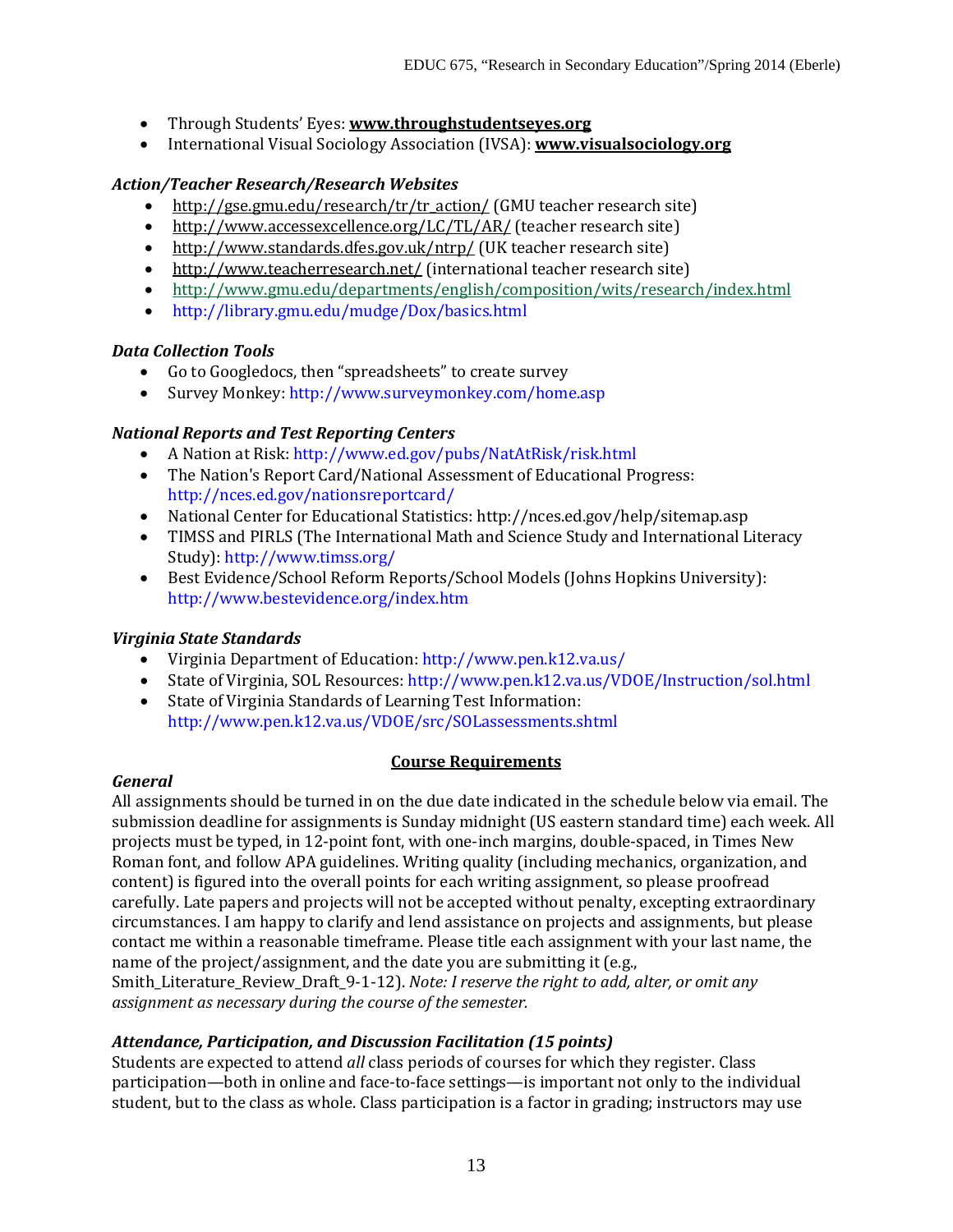absences, tardiness, or early departures as de facto evidence of non-participation and as a result lower the grade. Participants are expected to read the assigned materials, complete online activities including pre-session Blackboard assignments, arrive promptly, attend all class meetings for the entire session, and participate in online and face-to-face class discussions. It is your responsibility to offer insights, questions, comments, and concerns from the readings; I suggest that you keep a reading log that includes both notes on and reactions to each reading. This log could also contain the field notes that you will take about your classroom as you complete your research project.

If, due to an emergency, you will not be able to participate during a given week of class, please contact me as soon as possible and certainly prior to any face-to-face class time; it's best to do so via my email or my mobile phone (703-400-0363). Students are responsible for obtaining information given during class discussions despite attendance. Demonstration of positive and collaborative professional dispositions toward colleagues during peer review, along with a willingness to accept constructive criticism, is a course expectation.

By agreeing to work together in this course, we can form a new learning community. This community will be rooted in mutual respect and shared responsibility; these foundations translate into consistent and punctual attendance and active participation in all class activities. My goal is to develop a comfortable online and face-to-face classroom community where risk-taking is encouraged; we can only grow through such open-heartedness. Your attendance, thoughtfulness, clarity, and active sharing of responsibility for our classroom community will affect your grade. It is your responsibility to share and respond with insights, questions, comments, concerns, artifacts, and images from the readings and your teaching and research experiences. Absences and tardies in both online and campus class sessions—will impact your grade. Two tardies are equal to one absence, and missing 30% or more of class sessions will result in automatic course failure. Please turn off all mobile phones, computers, and pagers when you participate in our class.

You will have the chance to work with "critical friends" across the semester as you draft and craft your teacher research project. A critical friend is first of all a colleague whom you trust personally and professionally. S/he is also someone who is kind but courageous about asking provocative questions about your work and your perspective. In our course, a significant amount of in- and outof-class time will be spent in our critical friends groups, and I will offer you tools to use to support the creation and revision of each section of your teacher research reports. These activities will require that you follow the outlined procedures quite closely—not religiously or without modification—but trusting the critical friends process and your peers. Critical friends intend not just to know their own work, but to be understanding of the contexts, circumstances, and settings of their peers' efforts. We can be advocates for each others' critical reflections on our teaching practices while helping each other. We will establish non-negotiables for our work as a class and for each of our critical friends groups.

As well, working in small groups (3-4), participants will serve as the discussion facilitators for an approximate 30-minute conversation related to the readings in a given week. Please find and implement a discussion facilitation strategy that you think would be useful among a group of teachers, paying attention to the topics in the given readings—both the textbook reading and the sample teacher research projects for this week. Please provide sufficient copies for all members of our class of a one-page summary of the discussion strategy you have used. Your ultimate goal is to help us make sense of the information in the week's reading and their relevance to our own teaching, researching, and professional development practices.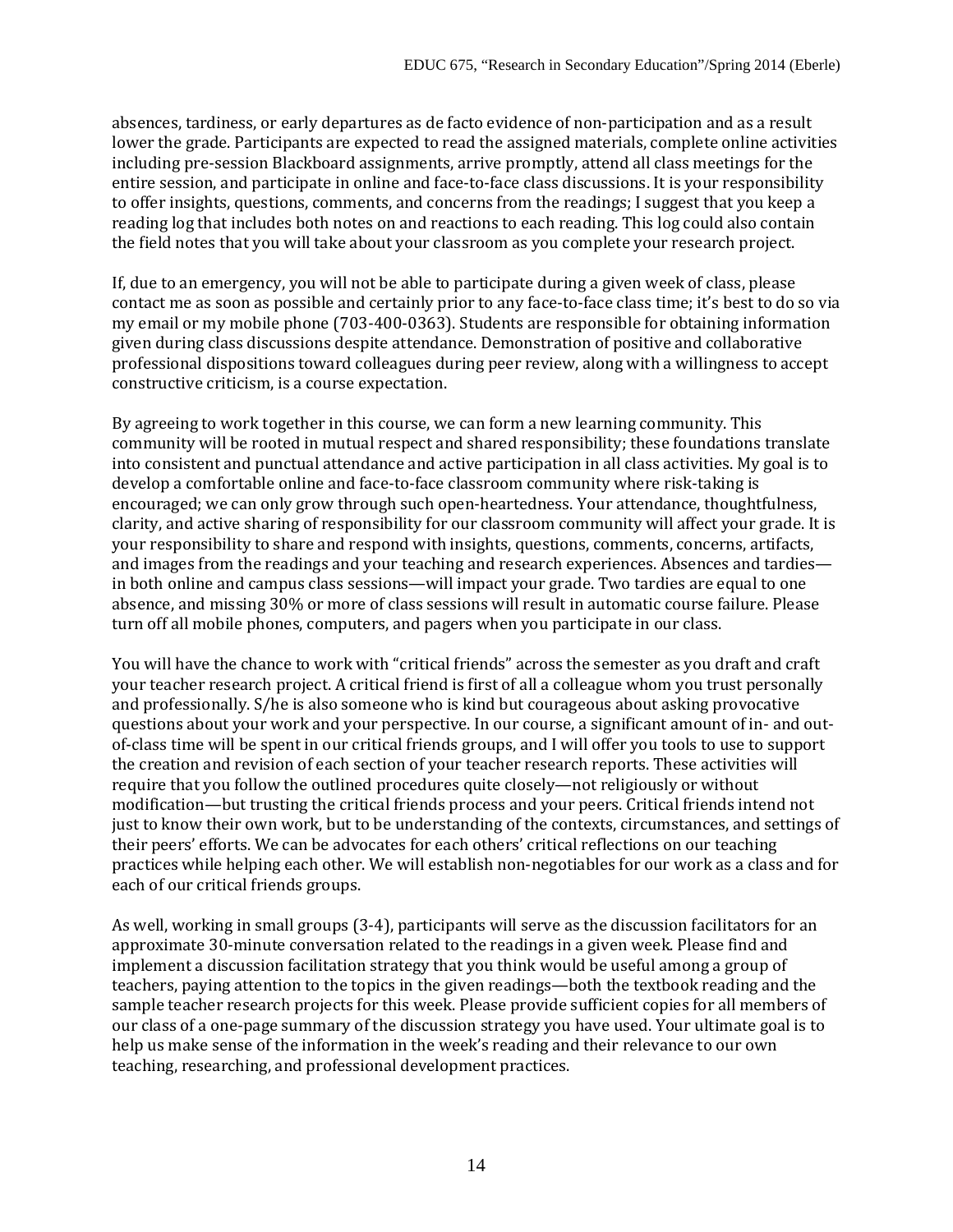*Note: Class participation (and Blackboard Discussion Board participation) may include development of an action research proposal and a tentative project timeline, completion of a weekly researcher log, drafting of weekly exit notes after our class sessions, and/or the completion of "analytic memos."*

### *Blackboard Participation and Assignments (10 points)*

Participants are expected to log onto Blackboard at least three times weekly. The Blackboard URL is **<https://mymasonportal.gmu.edu/webapps/portal/frameset.jsp>**. Each member of our class will be responsible for contributing at least one posting to each discussion, accompanied by one image/artifact that is related to the ideas and/or events described in your posting. Each class member will also be required to respond to at least three peers each week, two of whom will be scheduled on a rotating basis and at least one other of your choosing. Please post contributions by the end of the week in which the topic is discussed. Discussion postings should be thorough and thoughtful. Just posting an "I agree/disagree with your comment" or "I think the same" to someone else's thoughts is not considered adequate. *Note: Access to the Internet to search for resources and to engage in online course related activity is required approximately three times per week.* 

# **1) Assignment #1 (due Feb 3th)**

Post a brief biographical sketch introducing yourself to the class. Attach a photo of yourself, preferably a close-up of you in your work environment. Then, choose and respond to two of the following questions on the Discussion Board and upload one accompanying image or artifact that relates to the ideas or experiences you describe:

- As you understand it, what is the scientific method and what is its purpose?
- When you hear the term "education research" what do you think?
- What has your experience been in reading education research studies, reports or articles? How have they been beneficial?
- Have you conducted or taken part in a research project or study? If so, please describe the experience, including your role.

# **2) Assignment #2 (due Feb 10th)**

Please respond to BOTH of the following questions on the Discussion Board, then upload an image/artifact that relates to the ideas/experiences you describe:

- What teaching problem/issue would you like to make your area of focus? Why?<br>• Action research is often criticized because the outcomes are not generalizable. F
- Action research is often criticized because the outcomes are not generalizable. How might you respond to this concern in defending action research as a viable research method?

On pp. 69-70 Mills lists the nine steps in the "Action Research Plan." Please prepare the following first three steps and upload them to the Assignments section on Bb, then upload an image/artifact that relates to the ideas or experiences you describe:

- i) Write an area-of-focus statement
- ii) Define the variables
- iii) Develop research questions

# **3) Assignment #3 (due Feb 17th)**

Please respond to ONE of the following questions on the Discussion Board, then upload an image/artifact that relates to the ideas/experiences you describe:

- What steps will you take to insure that your study has met all ethical challenges?
- What is your school's ethics policy regarding the collection of data from students?

# **4) Assignment #4 (due Feb 24th)**

Please respond to ONE of the following items on the Discussion Board, then upload an image/artifact that relates to the ideas/experiences you describe:

1) On pp. 104-105 Mills defines the term "triangulation." How will you triangulate the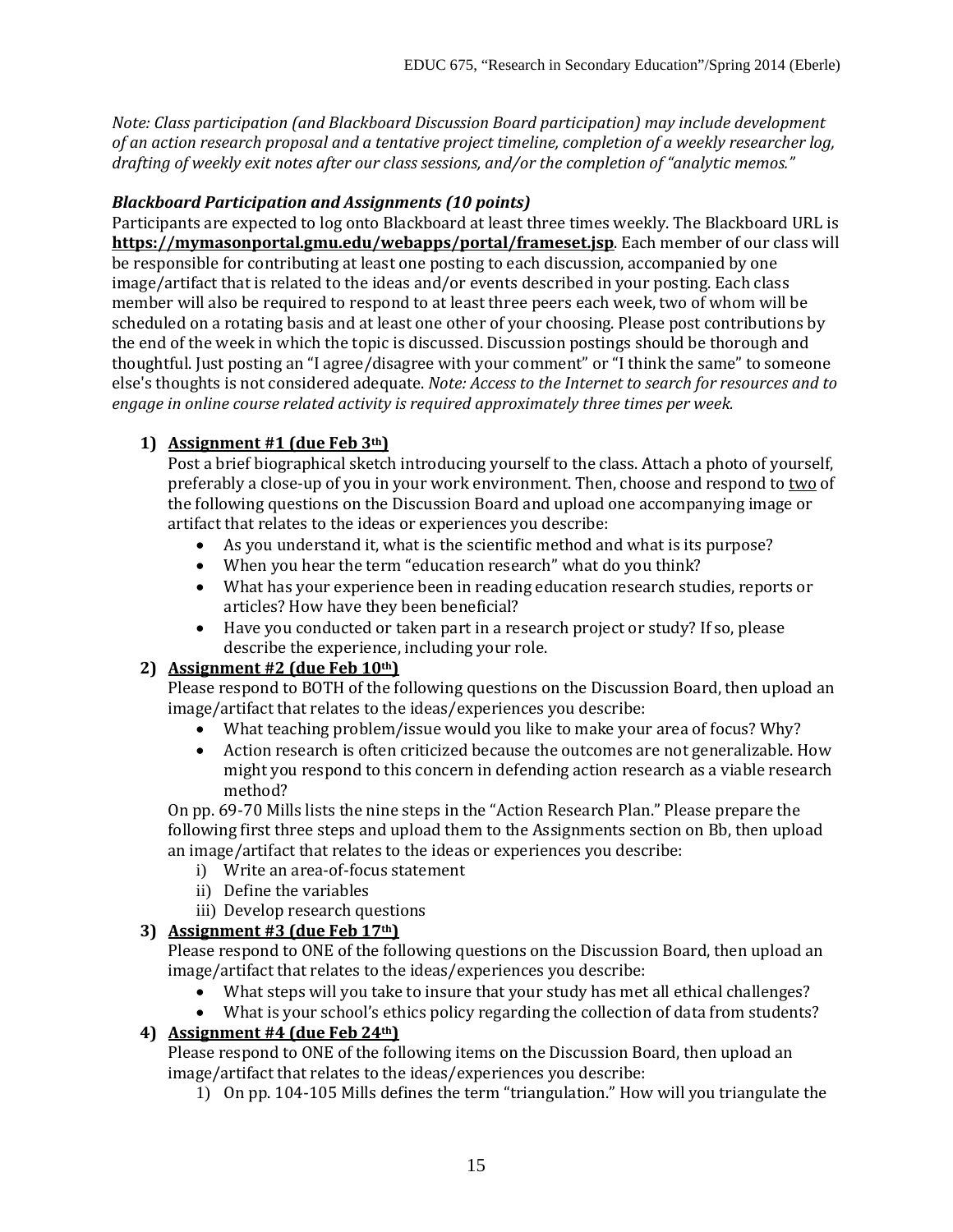data collection in your study? Why did you choose these sources?

- 2) How will you insure that your study is VALID?
- 3) How will you insure that your data collection techniques are RELIABLE?

# **6) Assignment #5 (due Mar 3nd)**

Return to the Action Research Plan on p. 69-70 in Mills. Please upload your responses to the following items to the Assignments section of Bb, then upload one accompanying image or artifact that relates to the ideas or experiences you describe:

- iv) Describe the intervention or innovations
- v) Describe the membership of the action research group
- vi) Describe negotiations that need to be undertaken
- vii) Develop a timeline
- viii) Develop a statement of resources
- ix) Describe the data collection ideas

# **7) Assignment #6 (due Mar 17th)**

Prepare a list of ten references (APA style) you have identified so far in your review of the literature that appear to be relevant to your study. References should be from refereed journals, books, and scholarly compilations.

### **8) Assignment #7 (due Mar 24th)**

During the data collection period, please respond each week to the following questions: 1) What is an example of the most interesting, surprising, consistent, or representative data you have gathered this week? 2) What initial sense (analysis!) have you made of any data you collected this week or thus far in your study?

### **9) Assignment #8 (due Oct 31st)**

During the data collection period, please respond each week to the following questions: 1) What is an example of the most interesting, surprising, consistent, or representative data you have gathered this week? 2) What initial sense (analysis!) have you made of any data you collected this week or thus far in your study?

### **10)Assignment #9 (due April 7th)**

During the data collection period, please respond each week to the following questions: 1) What is an example of the most interesting, surprising, consistent, or representative data you have gathered this week? 2) What initial sense (analysis!) have you made of any data you collected this week or thus far in your study?

## **11)Assignment #10 (due April 21st)**

For this week's posting—to which I would like everyone to respond—please consider the following: What have been your top two or three questions about this action research work thus far? That is, questions about the PROCESS of doing action research, the challenges of doing it. And how would you answer those questions now, if such a question was posed to you by someone else planning to take this course or conduct an action research project in the future? (I will compile these questions and answers into a list for all of us to consider).

# *Action Research Project Draft Components (15 points)*

You will submit for instructor and peer review the following draft sections of your action research paper: introduction/contexts, literature review, methodology, findings, and discussion/action plan. Due dates of these drafts are listed in the schedule below, and the specific elements of these sections will be provided via samples, descriptions, and rubrics. Completing these draft elements will scaffold you toward completion of your final project—a very good thing.

### *Action Research Project (60 points)*

Participants will design and conduct an action research project that is relevant to their present or future teaching positions. Outlines, examples, descriptions, and rubrics of these projects will be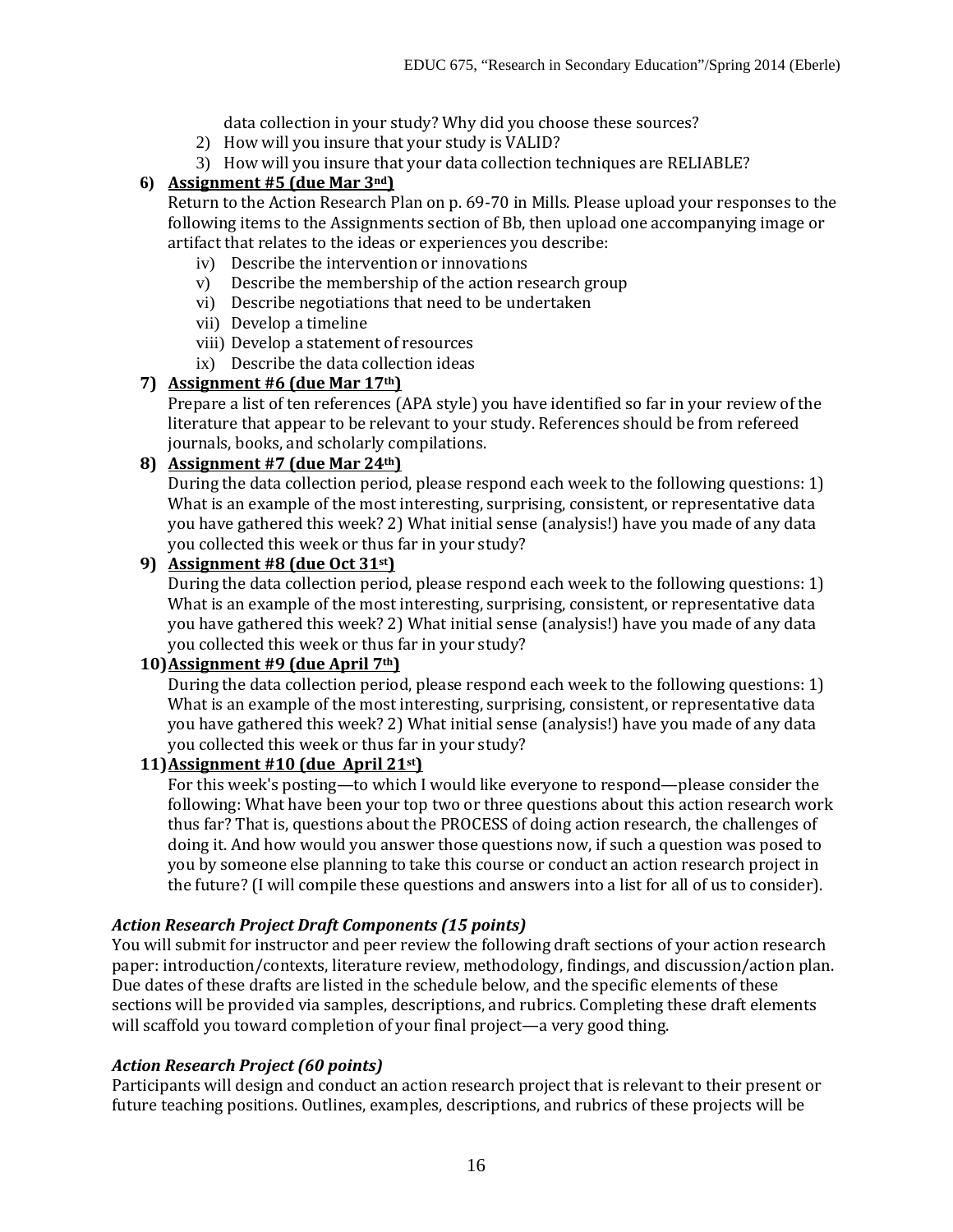provided. You will write a literature review and proposal for this project, collect and analyze preliminary data, and share the results of your study with both our class (and potentially an outside audience) in a PowerPoint presentation. It is possible to partner with another student for the purpose of sharing data and researching different aspects of a common topic; each partner, however, must submit an original, stand-alone report. Each participant will make an in-class tenminute presentation (ungraded) on her/his project; an outline and examples of these presentations will be provided. Please note that projects or papers submitted for credit in another course cannot also be used for a grade in this course. Your data sources for this project must include either (or both) of the following artifacts: 1) visual representations (images or photographs of your classroom, students at work, etc.); 2) student feedback related to your research question and your teaching intervention. When considering research topics, you should identify a research question that really matters to you. It should be something about which you are curious and with which you are willing to spend time researching and learning. In the words of a former Mason student, "If you aren't eager to spend several days curled up reading about your topic, then it's not love, and you need to ditch it and find another topic."

### *Action Research Impact Presentations*

Working in small groups—likely your critical friends group—participants will identify one authentic, alternative, preferably contemporary media-based method through which they will share the results of their action research findings. While we will each make brief presentations of our individual research findings in class, the mission of this assignment is for your group to design and enact a presentation that moves the public understanding of your group members' studies along. You might choose to create a collective presentation on your group members' projects or you might highlight one group member's project and findings. You might highlight the very importance of action research or summarize the findings of your group members' efforts. You are encouraged to display these findings in an alternative setting and through creative means, with your primary goal being engaging in an exercise in demonstrating the significance of your action research to the broader world.

*Note: The Action Research Impact Presentation is an ungraded requirement for our course. Students are required to successfully complete an Action Research Impact Presentation and share it with the Secondary Program Faculty and potentially to members of the larger college community. Your grade for EDUC 675 will be posted only upon successful completion of the Action Research Impact Presentation requirements.*

# *TaskStream Requirements*

Every student registered for any Masters of Education course with a required performance-based assessment (PBA) is required to submit this assessment to TaskStream (regardless of whether a course is an elective, a onetime course or part of an undergraduate minor.) Evaluation of your performance-based assessment will also be provided using TaskStream. The performance-based assessment for EDUC 675 is the Action Research Project. Failure to submit the assessment to TaskStream will result in the course instructor reporting the course grade as Incomplete (IN). Unless this grade is changed upon completion of the required TaskStream submission, the IN will convert to an F nine weeks into the following semester. Details about which course assignment will serve as the required PBA for this course will be provided in the first week of class.

# **Assessment and Mastery Grading**

All assignments will be evaluated holistically using a mastery grading system; the general rubric is described below, and a specific rubric provided with each assignment. A student must demonstrate "mastery" of each requirement of an assignment; doing so will result in a "B" level score. Only if a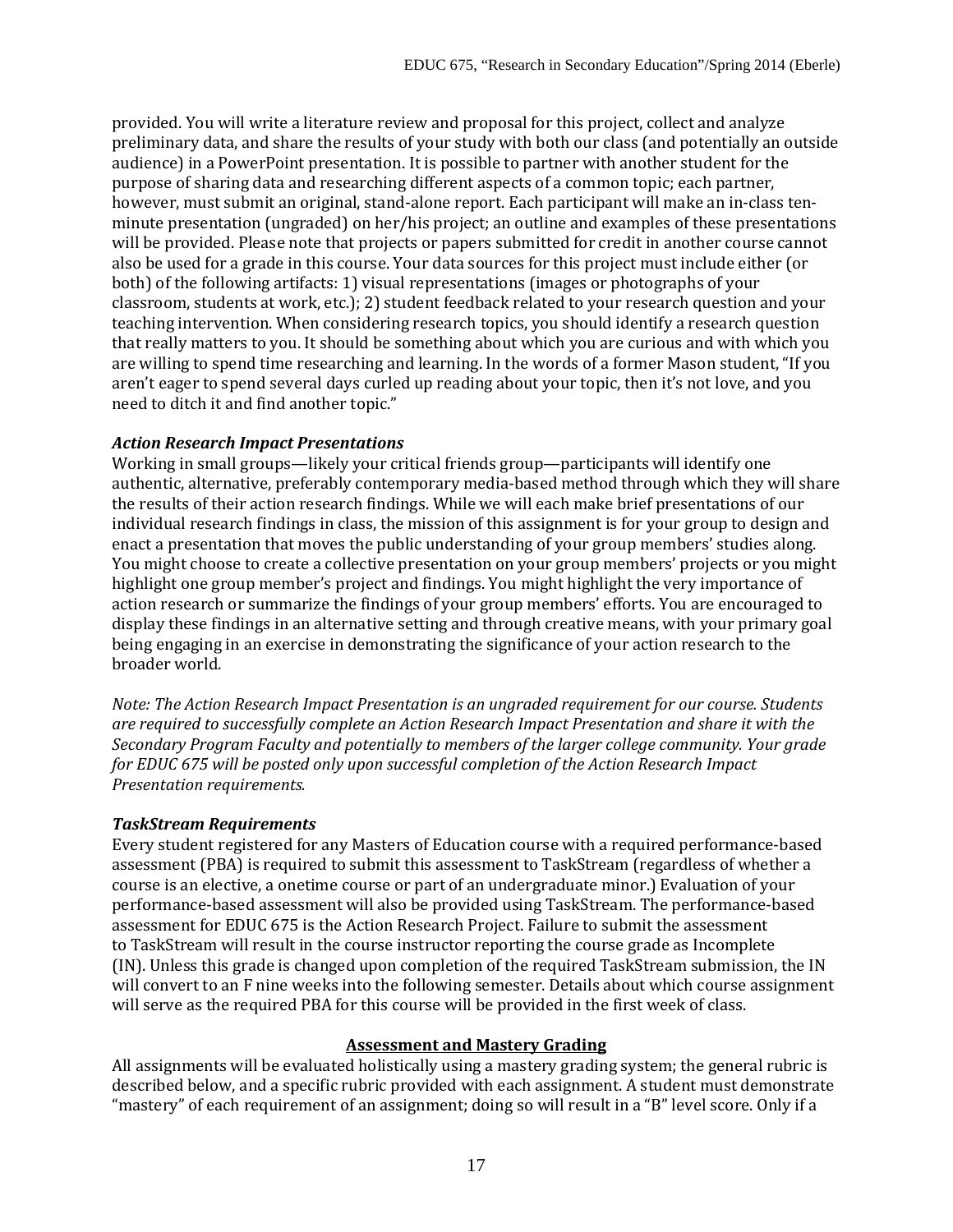student additionally exceeds the expectations for that requirement—through quality, quantity, or the creativity of her/his work—will she/he be assessed with an "A" level score. With a mastery grading system, students must *choose* to "go above and beyond" in order to earn "A" level scores.

- "A" level score = Student work is well-organized, exceptionally thorough and thoughtful, candid, and completed in a professional and timely manner. Student followed all format and component guidelines, as well as including additional relevant component. Student supports assertions with multiple concrete examples and/or explanations. Significance and/or implications of observations are fully specified and extended to other contexts. Student work is exceptionally creative, includes additional artifacts, and/or intentionally supports peers' efforts.
- "B" level score = Student work is well organized, thorough, thoughtful, candid, and completed in a professional and timely manner. Student followed all format and component guidelines. Student supports assertions with concrete examples and/or explanations. Significance and/or implications of observations are fully specified.
- "C" level score = Student provides cursory responses to assignment requirements. Student did not follow all format and component guidelines. Development of ideas is somewhat vague, incomplete, or rudimentary. Compelling support for assertions is typically not provided.
- "F" level score = Student work is so brief that any reasonably accurate assessment is impossible.

# *Grading Scale*

| $F =$ Below 70% |
|-----------------|
|                 |
|                 |

Incomplete (IN): This grade may be given to students who are passing a course but who may be unable to complete scheduled course work for a cause beyond reasonable control. The student must then complete all the requirements by the end of the ninth week of the next semester, not including summer term, and the instructor must turn in the final grade by the end of the 10th week. Faculty may grant an incomplete with a contract developed by the student with a reasonable time to complete the course at the discretion of the faculty member.

# *Assignments/Possible Points*

Attendance, Participation, and Discussion Facilitation = 15 points Blackboard Participation and Assignments = 10 points Action Research Project Draft Components = 15 points

- Introduction/Contexts
- Literature Review
- Methodology
- Findings
- Discussion/Action Plan)

Action Research Project (including presentation) = 60 points

Total = 100 points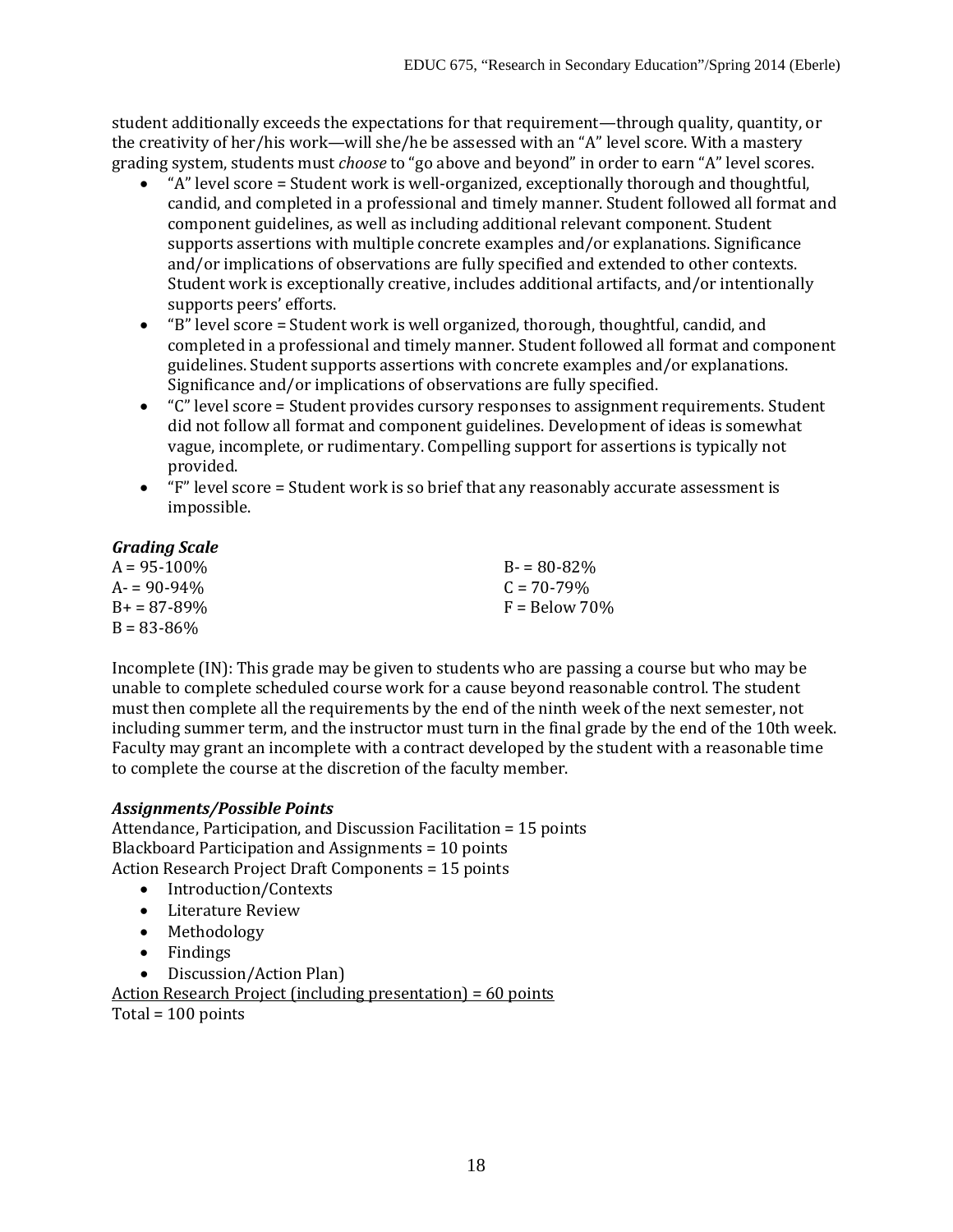| <b>Tentative Schedule</b> |  |
|---------------------------|--|
|                           |  |

| Week #/<br><b>Dates</b>        | <b>Topic/Detail</b>                                                                                                                                                                      | <b>Assignment due</b>                                                  | <b>Reading</b>                                                              |
|--------------------------------|------------------------------------------------------------------------------------------------------------------------------------------------------------------------------------------|------------------------------------------------------------------------|-----------------------------------------------------------------------------|
| Week #1<br>Jan $21$            | MLK day - No Classes                                                                                                                                                                     | None                                                                   | • None                                                                      |
| Week #2<br>Jan. 27<br>(Campus) | • Introductions, course overview, syllabus, requirements<br>$\bullet$ Introduction to action research (AR)<br>• Types and corresponding sources of data<br>• Scheduling conference times | None                                                                   | $\bullet$ None                                                              |
| Week #3<br>Feb. 3<br>(Campus)  | • Small group conferences, 4:00-5:30 pm<br>• Understanding AR and "education research"<br>• Considering an area of focus                                                                 | • Discussion Board Assignment #1<br>• Biographical Sketch              | • $AR$ , Chapters 1, 3                                                      |
| Week #4<br>Feb 10<br>(Online)  | • Deciding on an area of focus<br>• Developing research questions<br>• Action Research Experts: Sara Hannon, Marileigh Blake                                                             | • Discussion Board Assignment #2                                       | • $AR$ , review Chapter 3<br>• Hannon and Blake action research<br>projects |
| Week #5<br>Feb. 17<br>(Online) | • Online small group conferences<br>• Ethics of action research<br>• Action Research Experts: Melanie Dasbach, Leigh Anderson                                                            | • Discussion Board Assignment #3<br>• Draft of Introduction/Contexts   | • $AR$ , Chapter 2<br>Dasbach and Anderson action<br>research projects      |
| Week #6<br>Feb 24<br>(Campus)  | • Data collection techniques<br>• Mason library visit (tentative)<br>• Action Research Experts: Jennifer Golobic, Julie Marnell                                                          | • Discussion Board Assignment #4<br>• Discussion Facilitation Group #1 | • $AR$ , Chapter 4<br>• Golobic and Marnell action research<br>projects     |
| Week #7<br>Mar 3<br>(Online)   | • Variability, reliability, and generalizability<br>• Data analysis and interpretation<br>• Action Research Experts: Emily McKew, Sara Gibson                                            | • Discussion Board Assignment #5<br>• Draft of Literature Review       | • $AR$ , Chapter 5<br>• McKew and Gibson action research<br>projects        |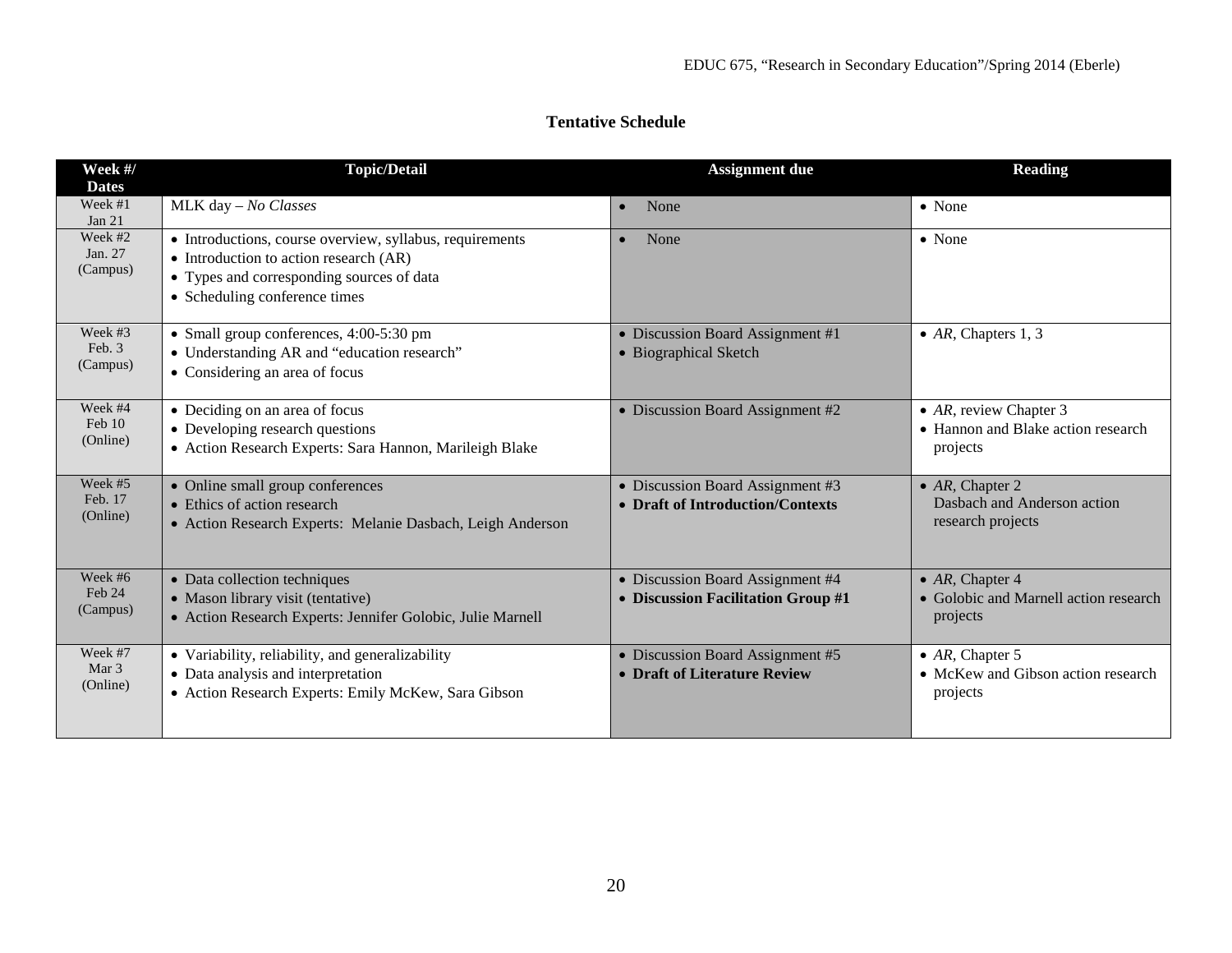| Week #/<br><b>Dates</b>            | <b>Topic/Detail</b>                                                                                                                                                                                         | <b>Assignment</b> due                                                                         | <b>Reading</b>                                                                                                                 |
|------------------------------------|-------------------------------------------------------------------------------------------------------------------------------------------------------------------------------------------------------------|-----------------------------------------------------------------------------------------------|--------------------------------------------------------------------------------------------------------------------------------|
| Week #8<br>Mar 10-14               | • No Classes Spring Break!                                                                                                                                                                                  | None                                                                                          |                                                                                                                                |
| Week #9<br>Mar 17<br>(Campus)      | • Data analysis and interpretation<br>• Action Research Experts: Jessica Scharl, Rachel Thessin                                                                                                             | • Discussion Board Assignment #6<br>• Discussion Facilitation Group #2                        | • $AR$ , Chapter 6<br>• Scharl and Thessin action research<br>projects                                                         |
| Weeks $#10$<br>Mar 24<br>(Campus)  | • Action planning for educational change<br>• Data collection period<br>• Action Research Experts: Eric Taylor, John Hegerle, Julie Marnell                                                                 | • Discussion Board Assignment #7                                                              | $\bullet$ AR, Chapter 7<br>• Taylor and Hegerle action research<br>projects<br>Marnell action research presentation            |
| Week #11<br>Mar 31<br>(Online)     | • Online small group conferences<br>• Data collection period<br>· Action Research Experts: Sara Hannon, Marileigh Blake                                                                                     | • Discussion Board Assignment #8<br>• Discussion Facilitation Group #3<br>• Draft Methodology | • Hannon, Blake action research<br>projects and presentations                                                                  |
| Week $#12$<br>April 7<br>(Online)  | • Data collection period<br>• Action Research Experts: Jennifer Golobic, Melanie Dasbach                                                                                                                    | Discussion Board Assignment #9                                                                | Dasbach, Golobic, Anderson<br>$\bullet$<br>action research projects and<br>presentations                                       |
| Week $#13$<br>April 14<br>(Campus) | • Writing up action research<br>• Standard deviation and action research<br>• Data collection and analysis period<br>• Action Research Experts: Emily Mckew, Sara Gibson, Jessica<br>Scharl, Rachel Thessin | None                                                                                          | $\bullet$ AR, Chapter 8<br>Mckew and Gibson action research<br>projects and presentaitons. Scharl<br>and Thessin presentations |